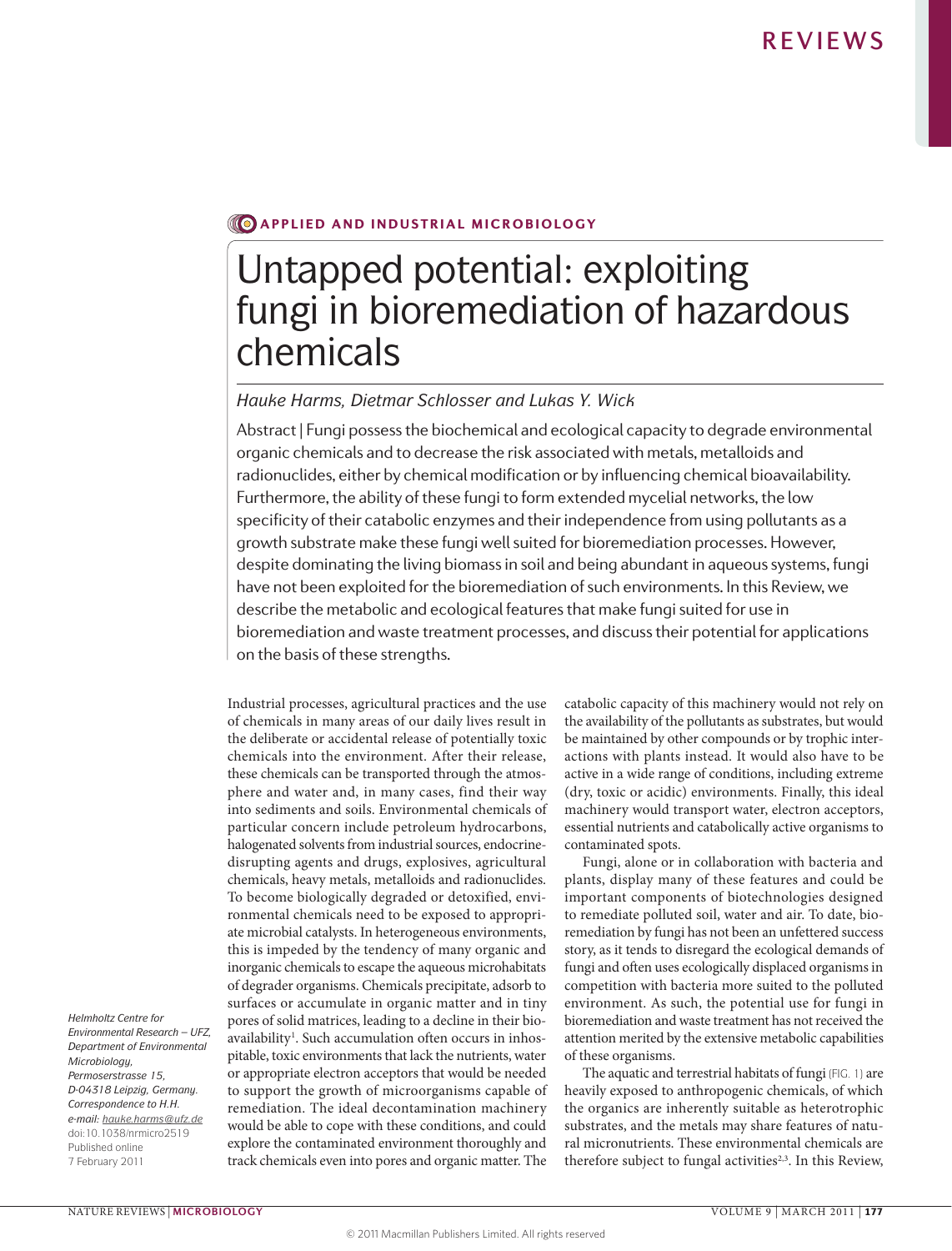

**Nature Reviews** | **Microbiology** environment can exist as terrestrial and aquatic saprobes, yeasts, symbiotic partners of lichens, and mycorrhizal Figure 1 | **Typical habitats of terrestrial and aquatic fungi, and some of their ecological features.** Fungi in the symbionts associated with plant roots. They can form ectomycorrhizal and endomycorrhizal associations and can influence soil structure (by enmeshment of particles), soil chemistry (by excretion of acids, for example) and plant growth (through the mobilization and provision of nutrients in exchange for photosynthetic assimilates). Saprotrophic fungi adapted to water-unsaturated soil or aqueous environments can propagate through spores adapted to dispersal through the atmosphere or water, respectively. Growing hyphae explore food sources by deploying extracellular enzymes (exoenzymes).

we introduce the fungal way of life and its function in ecosystems. we then discuss the important groups of fungi that act on environmental chemicals, and describe the enzymatic and genetic mechanisms behind these activities. Finally, we identify the unique characteristics of fungi that qualify them for pollutant degradation and bioremediation, and propose several fields of environmental biotechnology in which the use of fungi promises to be particularly effective.

#### occurrence and ecological features of fungi

The kingdom Fungi includes species that live as moulds, mushrooms, lichens, rusts, smuts and yeasts — eukaryotes with remarkably diverse life cycles<sup>4</sup>. Fungi exist as saprobes, parasites or mutualists of, for example, plants (mycorrhizae) or algae (lichens). less than 100,000 of the 1.5 million estimated fungal species have been described4 . Fungi have been defined as eukaryotic, heterotrophic, absorptive organisms that typically develop a branched, tubular body called a mycelium and reproduce by means of sporulation<sup>2</sup>.

Filamentous fungi have evolved a spatially extensive growth form of thread-like hyphae, which maintain a

highly polarized internal cellular organization, supporting apical growth<sup>5</sup>. Despite the microscopic diameters of these hyphae (2–10 μm), some of the largest living organisms on earth are fungi with networks extending over hundreds of hectares<sup>6</sup>. Accordingly, fungi can be regarded as 'macroorganisms packaged in microscopic units' (ReF. 7); that is, they exhibit a unique lifestyle that is adapted to heterogeneous environments.

Soil facilitates the development of filamentous fungi because it experiences only little mechanical disturbance by shear forces that would potentially disrupt fungal mycelia. Fungi account for up to 75% of the soil microbial biomass (total soil microbial biomass is 50–1,000μg per g dry weight or 2–45t per ha), and the length of hyphae can be up to  $10<sup>2</sup>$  m per g,  $10<sup>3</sup>$  m per g and 104 m per g for arable, pasture and forest topsoils, respectively<sup>8</sup>. Some fungi tolerate extreme environmental conditions (temperatures of -5 to +60°C; pH of 1 to 9) and grow at a water activity of only 0.65, or with 0.2% oxygen<sup>2</sup>. Unlike bacteria, which are immobilized at matric potentials of <-50 kPa<sup>9</sup>, fungi do not require continuous water phases for active dispersal. Their hyphae grow across air–water interfaces, bridge air-filled soil

#### Saprobe

A heterotrophic organism that feeds on dead or decaying organic material.

#### Water activity

A measure of the water (in a substrate) that is available for microbial growth, expressed as the decimal fraction of the amount of water present when the substrate is in equilibrium with a saturated atmosphere.

#### Matric potential

The force (measured in units of negative pressure) that the soil exerts on water owing to capillary and adsorptive forces.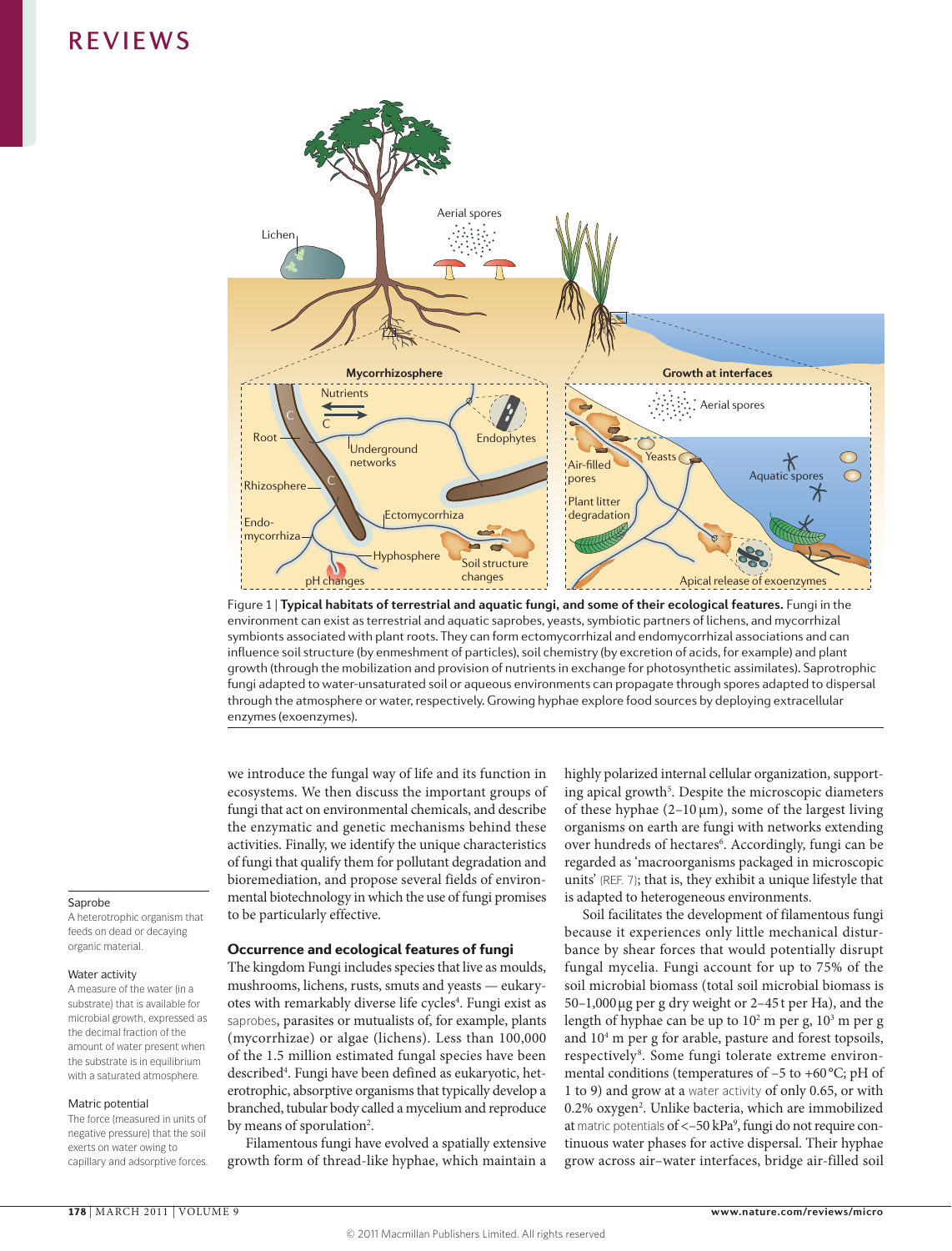pores, grow into soil pores with a diameter as little as  $2\,\upmu\text{m}^7$  and even penetrate rock matrices $^{\text{10}}$ . The morphology of mycelia reflects an effective foraging strategy, combining scattered explorative expansion under poor nutrient conditions with massive exploitative growth in optimal environments<sup>8</sup>. Mycelia influence soil structure through electrostatic, adhesive and enmeshment mecha $n$ isms<sup>11</sup> and organic matter decomposition<sup>12</sup>. They also affect water infiltration properties of soils by producing large quantities of hydrophobic compounds such as hydrophobins<sup>13</sup>. An important feature of fungi is the secretion of oxidative exoenzymes at their constantly lengthening hyphal tips. Saprobic fungi exploiting cellulose and lignin have key roles in global nutrient cycling. Their ubiquity and dominance in many environments indicates that they process enormous quantities of plant debris<sup>12</sup>, although the fungal contribution to the global cycling of carbon and nitrogen is not exactly known. Transformations by fungal exoenzymes also provide substrates to catabolically interacting 'fungiphilic' bacteria in the hyphosphere<sup>14,15</sup>.

Hydrophobin

One of a class of small, cysteine-rich proteins that are secreted by filamentous fungi and that self-assemble at hydrophilic–hydrophobic interfaces into an amphipathic membrane.

#### Exoenzyme

An enzyme that is secreted by a cell and that is usually used for breaking up large molecules that would otherwise be unable to enter the cell.

#### Photosynthate

A chemical (and its biogenic derivatives) that is produced by photosynthesis.

#### Meiosporic ascomycete

A member of the phylum Ascomycota that undergoes sexual reproduction, in which haploid meiospores produced by meiosis serve as propagules.

#### Mitosporic ascomycete

A member of the phylum Ascomycota that can exist in an asexual reproductive state (anamorph), using diploid mitospores produced by mitosis as propagules, or a sexual reproductive state (teleomorph).

#### Agaric basidiomycete

A basidiomycete of the order Agaricales, having a stem with an umbrella-like cap containing lamellae (gills) on the underside; commonly called a mushroom.

To maintain their integrity despite damage and predation, mycelial networks transport nutrients between spatially separated source and sink regions<sup>16</sup>. The organization of fungal networks has parallels with that of other foraging biological systems (for example, plant roots) and man-made infrastructures such as public suburban commuter railway systems<sup>17</sup>. Both diffusive and active translocation of compounds occur in fungal hyphae<sup>18,19</sup>. mycorrhizal symbioses rely on the effective fungal uptake of mineral nutrients from the soil and their transfer to the plant symbiont<sup>18</sup> in exchange for photosynthates accounting for 10-30% of the host plant's net carbon fixation<sup>20</sup>. Isotopic labelling has shown that fungi that form arbuscular mycorrhizae (Am) actively translocate plant-derived lipids (triacylglycerol) to the extra-radical mycelium at speeds of up to 11mm per s, or at a rate of up to 1.3mg lipids per h per runner hypha<sup>21</sup>. Mycorrhizae contribute up to 25% of the nitrogen absorbed by plants, as well as 80% of the phosphorus, 10% of the potassium, 25% of the zinc and 60% of the copper<sup>20</sup>. Little is known about translocation of substances in non-mycorrhizal fungi, but it is suspected that all fungi use similar mechanisms. Bidirectional intravacuolar transport occurs over cm distances<sup>19</sup> and permits solute transport even against the mass flow that effects the turgor-driven tip extension of hyphae<sup>22</sup>. Uptake of hydrophobic organic contaminants<sup>23</sup> and an estimated contaminant transport rate as high as 5ng per h by a single runner hypha have also been described<sup>24</sup>. Further, fungal mycelia have been found to host specific endomycotic bacteria<sup>14</sup> and to facilitate the movement of extra-hyphal bacteria in air-filled pores<sup>25,26</sup>.

#### Fungal diversity and pollutant catabolism

Fungi transform a large range of organic pollutants<sup>27-31</sup>. In the kingdom Fungi (estimated to contain 80,000– 100,000 described species)<sup>4,32</sup>, most pollutant degraders belong to the phyla Ascomycota and Basidiomycota, followed by the subphylum Mucoromycotina (FIG. 2). There are very few documented examples of degradation capabilities for other fungi (FIG. 2).

Meiosporic ascomycetes and mitosporic ascomycetes, the largest fungal group in terrestrial and aquatic environments<sup>33</sup>, account for roughly 64% of all described fungi<sup>4</sup>. Numerous members of the subphylum Pezizomycotina, the most diverse group of the filamentous ascomycetes4 , attack environmental organic chemicals (FIG. 2). For instance, species of the genera *Cladophialophora* and *Exophiala* (of the order Chaetothyriales) assimilate toluene29. *Aspergillus* and *Penicillium* spp. (of the order Eurotiales) degrade aliphatic hydrocarbons, chlorophenols, polycyclic aromatic hydrocarbons (PAhs), pesticides, synthetic dyes and 2,4,6-trinitrotoluene (TNT)<sup>3,31,33-35</sup>. metabolization of polychlorinated dibenzo-*p*-dioxins (PCDDs) is reported for the genera *Cordyceps* and Fusarium (of the order Hypocreales), as well as for *Pseudallescheria* spp. (of the order Microascales)<sup>30,31</sup>. The mitosporic *Acremonium* spp. degrade PAhs and Royal Demolition Explosive (RDX)<sup>30,31</sup>, and *Graphium* spp. degrade methyl-tert-butylether (MTBE)<sup>36</sup>. Outside of the Pezizomycotina, *Phoma* spp. degrade PAhs, pesticides and synthetic dyes<sup>3,31,37</sup>. The subphylum Saccharomycotina (FIG. 2) mostly consists of yeasts and includes degraders of *n*-alkanes, *n*-alkylbenzenes, crude oil, the endocrine disrupting chemical (EDC) nonylphenol, PAHs and TNT (in the genera *Candida*, *Kluyveromyces*, *Neurospora*, *Pichia*, *Saccharomyces* and *Yarrowia*) 3,34,35,38–40.

The phylum Basidiomycota accounts for about 34% of all described fungal species<sup>4</sup> (FIG. 2). Basidiomycetes mostly inhabit terrestrial environments and are rare in aquatic habitats<sup>41</sup>. Filamentous wood- and soil litterdecaying members of the subphylum Agaricomycotina (FIG. 2) exploit nonspecific oxidative exoenzymes used in lignin and lignocellulose decomposition to mineralize numerous organic chemicals co-metabolically — that is, in the presence of an additional substrate serving as a carbon and energy source. For instance, wood-inhabiting white-rot fungi such as *Phanerochaete chrysosporium* (in the order Corticiales), *Nematoloma* spp. and *Pleurotus* spp. (both in the order Agaricales), and *Trametes* spp. (in the order Polyporales) mineralize various chloroaromatics, PAHs and TNT<sup>3,28,34,42,43</sup>. Soil-dwelling, litterdecomposing agaric basidiomycetes such as *Agrocybe* spp. and *Stropharia* spp. are also known to mineralize organic pollutants34,44,45. Though mineralization of environmental chemicals is less common in brown-rot basidiomycetes, *Gloeophyllum* spp. (in the order Gloeophyllales) mineralize chlorophenols and fluoroquinolone antibiotics<sup>43,46</sup>. The basidiomycete subphylum Pucciniomycotina (FIG. 2) contains mitosporic yeasts of the genus *Rhodotorula*, which metabolize cresols, crude oil constituents, PAhs and RDX, whereas other genera degrade crude oil and dibenzothiophene<sup>35,47-50</sup>. The subphylum Mucoromycotina (FIG. 2), part of the basal fungal lineage, accounts for less than 1% of all described fungi<sup>4</sup>. In this subphylum, the genera *Cunninghamella*, *Mucor* and *Rhizopus* (members of the order mucorales) include degraders of PAhs, pesticides, textile dyes and TNT<sup>3,31,34,35</sup>.

The potential roles of mycorrhizal associations for bioremediation of organic chemicals have primarily been addressed with ectomycorrhizae (ECm). The fungal symbionts of ECM belong predominantly to the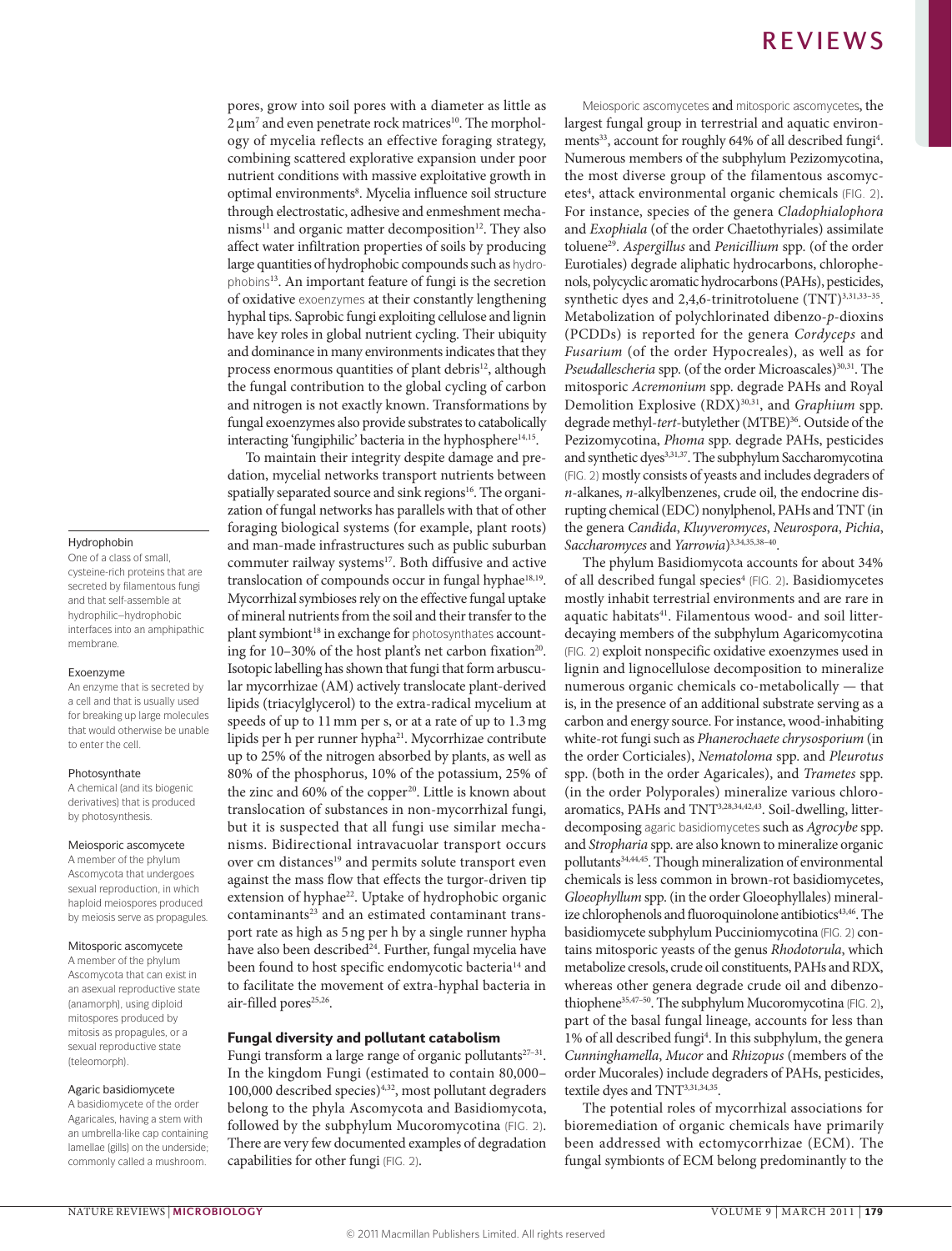

Nature Equipse **Crystine entimedia degraded by various fungal phyla and subphyla<sup>3,27–31,33–40,42–59,74,75,82–86,88,89,91,93,94,101,<br>the major organic chemicals that are degraded by various fungal phyla and subphyla<sup>3,27–3**</sup></sup> Figure 2 | Major organic chemicals degraded by various fungal phyla and subphyla.The classification of Fungi<sup>136</sup>,  $102,105-107$ , and the important ecological characteristics<sup>4</sup> of these fungi. Taxa that are relevant for the bioremediation of organic chemicals are bold. The less relevant ascomycete and basidiomycete subphyla *Taphrinomycotina a*nd *Ustilaginomycotina*, respectively, are omitted. The number of genera in each taxonomic group with alkane, biphenyl, coal tar, coal tar oil, crude oil, dibenzothiophene, diesel, polycyclic aromatic hydrocarbon (PAH) and toluene degraders are given in parentheses<sup>35</sup>. The placement of genera and species into the respective phyla and subphyla was aided by the National Center for Biotechnology Information (NCBI) Taxonomy browser (http://www.ncbi.nlm.nih.gov/Taxonomy/ Browser/wwwtax.cgi?). Basal fungal lineages is the collective term for all fungi excluding the Dikarya. BTEX, benzene, toluene, ethylbenzene and xylenes; EDCs, endocrine disrupting chemicals; MTBE, methyl-*tert*-butylether; PCBs, polychlorinated biphenyls; PCDDs, polychlorinated dibenzo-*p*-dioxins; PCDFs, polychlorinated dibenzofurans; RDX, Royal Demolition Explosive; TNT, 2,4,6-trinitrotoluene.

Basidiomycota and less frequently to the Ascomycota (FIG. 2). ECm involve about 10,000 fungal and 8,000 plant species<sup>51-53</sup>. Axenic cultures of ECM fungi degrade various chloroaromatics, PAHs and TNT, and enhanced degradation was occasionally observed when these fungi were grown in symbiosis with plants<sup>52,53</sup>. AM involve as many as 250,000 plant species. About 150 to 200 fungal species belonging to the phylum Glomeromycota (FIG. 2) have been identified as Am symbionts, but the diversity of Am symbionts may be much higher<sup>53</sup>. The scant data suggest that there is enhanced dissipation of organic pollutants such as PAHs and atrazine in the presence of AM<sup>53,54</sup>. Ericoid mycorrhizae are formed by around 3,400 plant species of the order Ericales with various ascomycetes (FIG. 2). Axenic cultures of ericoid mycorrhizal fungi have been shown to degrade chloroaromatic herbicides<sup>53</sup>.

#### catabolic enzymes and degradation

The low specificity of many fungal enzymes enables the organisms producing them to co-metabolize structurally diverse compounds belonging to different pollutant classes, the most prominent example for this being *Phanerochaete chrysosporium* degrading benzene, toluene, ethylbenzene and xylenes (BTEX) compounds, nitroaromatic and *N*-heterocyclic explosives (TnT and RDX, respectively), organochlorines (chloroaliphatics, chlorolignols, chlorophenols, polychlorinated biphenyls and PCDDs), PAHs, pesticides, synthetic dyes and synthetic polymers<sup>28,55,56</sup>. Moreover, structurally diverging representatives of a particular pollutant class (for example, various low- and high-molecular-mass PAhs and different PCDD congeners) can be degraded by the same fungal organism<sup>3,57,58</sup>, even in mixture<sup>59</sup>.

#### Axenic culture

A culture in which an organism grows alone, with no other organisms (hosts, symbionts or parasites) present.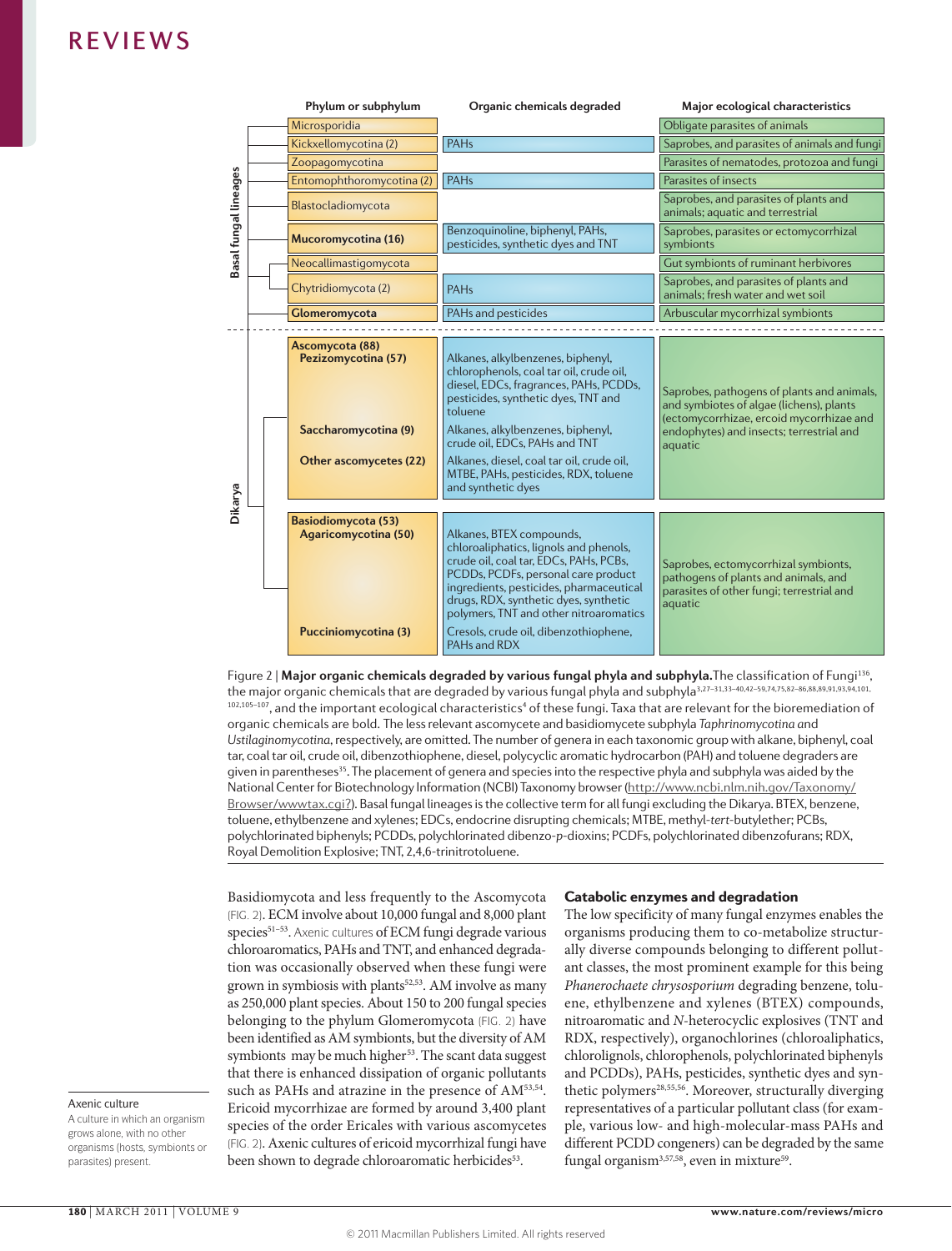

**Nature Reviews** | **Microbiology** Although fungi primarily co-metabolize organic pollutants, they do grow on some Figure 3 | **Principal methods used by fungi to degrade organic chemicals.**  aliphatic or aromatic compounds, including volatile organics<sup>3,29,38,39,137</sup>. Initial pollutant attack may occur extracellularly or intracellularly. Metabolites generated during extracellular pollutant oxidation may be subject to intracellular catabolism or may form bound residues of soil constituents. Metabolites arising from intracellular initial attack may be excreted and can then either undergo further extracellular enzymatic reactions or form bound residues through abiotic oxidative coupling. They may also be secreted in the form of conjugates (which usually persist) or may undergo further intracellular catabolism. This may result in mineralization or, again, in metabolite excretion at various oxidation stages if subsequent oxidation is impeded.

#### One-electron abstraction

Oxidation of a compound (the electron-donating substrate) through the removal of one electron, which is then transferred to an electron acceptor.

#### Abiotic oxidative coupling

Spontaneous chemical oxidation of an organic compound (for example, by air oxygen or by oxidized forms of transition metals such as manganese and iron), leading to the formation of oligomeric or polymeric coupling products.

*Extracellular oxidoreductases.* A unique characteristic of fungi is their ability to attack organic compounds using a range of extracellular oxidoreductases with relatively nonspecific activities (FIG. 3; TABLe 1). These enzymes have probably evolved to support fungal growth on recalcitrant substrates of random structure such as lignocellulose — substrates that are not accessible for most bacteria — through the depolymerization and removal of lignin and its humic substance derivatives<sup>28,60,61</sup>. Hence, these enzymes give fungi an ecological advantage over bacteria in particular decomposition niches<sup>61</sup>.

laccases are copper-containing oxidase enzymes that are widespread among basidiomycetes and ascomycetes. They use molecular oxygen to oxidize pollutants and frequently occur as multiple isoenzymes $^{62}$  (TABLE 1). Potential applications of laccases related to bioremediation and waste treatment include: the decolorization and detoxification of dye-containing effluents from the textile and dyestuff industries, of bleach plant effluents from the pulp and paper industries, of olive mill wastes and of coffee pulp; the degradation and detoxification of recalcitrant wastewater pollutants (chlorophenols, EDCs, PAHs,

pesticides and others) and hazardous compounds arising from coal processing (sulphur-containing compounds and phenols); and the immobilization of soil pollutants by coupling them to soil humic substances $62-66$ . Small, diffusible redox mediators considerably expand the substrate range of laccases<sup>62,63</sup> (TABLE 1). Genetic engineering is another strategy that can be used to improve the catalytic features of laccases and to enable the cost-efficient production of laccases in homologous or heterologous hosts; ascomycetes are more amenable to genetic manipulation than basidiomycetes<sup>65</sup>. Other copper-containing oxidases such as tyrosinases oxidize phenols (TABLe 1), including those that are highly chlorinated, and hence have a potential application in the removal of such compounds from contaminated media; ongoing attempts in this area are aiming at large-scale enzyme production through the development of homologous or heterologous expression systems<sup>67</sup>.

The lignin-modifying class II haem peroxidases manganese peroxidase (mnP), lignin peroxidase and versatile peroxidase, as well as the recently revisited dye-decolorizing haem peroxidases (DyP) and the newly discovered peroxygenases of the haem–thiolate peroxygenase–peroxidase superfamily, are produced by basidiomycetes and oxidize pollutants with high redox potentials<sup>68-71</sup> (TABLE 1). Typically, multiple genes encode the basidiomycete peroxidase isoenzymes produced during idiophasic growth<sup>68-72</sup>. Other peroxidases such as *Caldariomyces fumago* haem–thiolate chloroperoxidase (CPo) and *Coprinopsis cinerea* peroxidase (CiP) act on phenols and other pollutants with lower redox potentials<sup>70</sup> (TABLE 1). Similar to laccases and tyrosinases, extracellular peroxidases are being studied as biocatalysts for degrading chlorophenols and other phenols, EDCs, PAHs, pesticides, and synthetic dyes in waste streams, for example, and for the treatment of effluents from pulp and cotton mills, food-processing and fruit-processing plants, and breweries<sup>64,66,68,70</sup>. Genetic engineering of peroxidases to improve their catalytic properties allows enhancement of the  $H_2O_2$  resistance of the enzymes, or the structural modification of already commercially available enzymes to enable the oxidation of other compounds with high redox potentials<sup>68</sup>. Although efficient production of recombinant CiP, CPo and DyP, and of wild-type CPo has been established, ongoing efforts concentrate on improving the recombinant expression of other peroxidases<sup>68-70</sup>.

laccases and typical peroxidases produce organic radicals through one-electron abstractions from organic substrates. The radicals released can undergo various spontaneous follow-up reactions, including ether cleavage in dioxins<sup>55</sup>, quinone formation from PAHs and chlorophenols<sup>3,73,74</sup>, and the abiotic oxidative coupling of EDCs (nonylphenol and bisphenol A) or PAHs<sup>73,75,76</sup> (FIG. 3). Radical reactions may also covalently bind metabolites (for example, of TNT) to soil organic matter<sup>27,77</sup> (FIG. 3). mnP can cleave aromatic rings of monoaminodinitrotoluenes and chlorophenols even in the absence of cells, and can produce substantial amounts of CO<sub>2</sub> from these compounds (FIG. 3), whereas efficient oxidation of TNT and PAHs requires the additional presence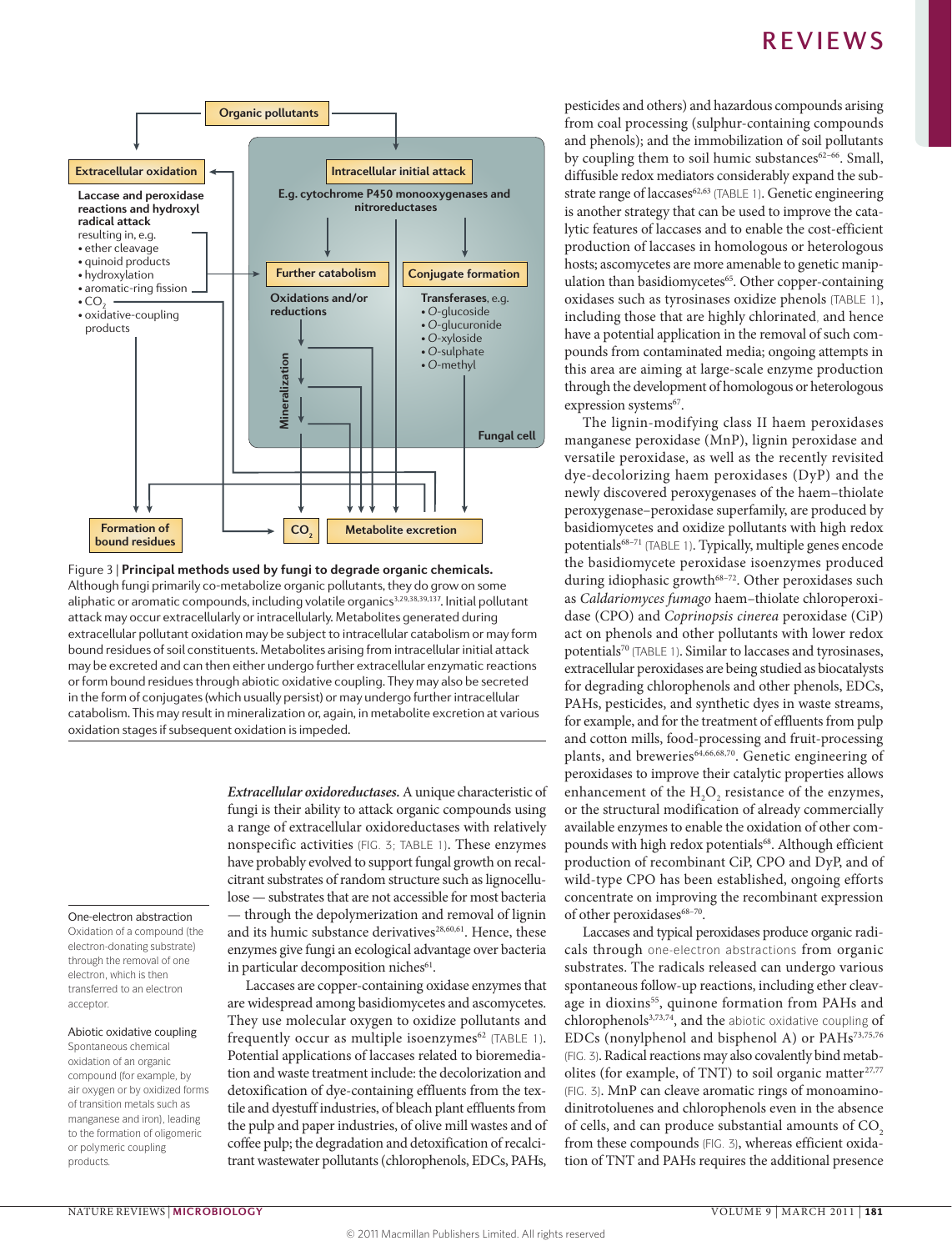| <code>Table</code> 1   Major classes of enzymes involved in the fungal catabolism of organic pollutants* $\,$ |                                                       |                                                           |                                                                                                                                                                                                                                                                                                                                                                                                                                                             |                                                                                                                                                                                                                                                                                                                                                                                                                                           |               |  |  |  |  |  |
|---------------------------------------------------------------------------------------------------------------|-------------------------------------------------------|-----------------------------------------------------------|-------------------------------------------------------------------------------------------------------------------------------------------------------------------------------------------------------------------------------------------------------------------------------------------------------------------------------------------------------------------------------------------------------------------------------------------------------------|-------------------------------------------------------------------------------------------------------------------------------------------------------------------------------------------------------------------------------------------------------------------------------------------------------------------------------------------------------------------------------------------------------------------------------------------|---------------|--|--|--|--|--|
| <b>Enzymes</b><br>(ExPASy ENZYME<br>accession <sup>‡</sup> )                                                  | <b>Fungal taxa</b>                                    | and<br>occurrence <sup>§</sup>                            | Localization Reaction mechanism                                                                                                                                                                                                                                                                                                                                                                                                                             | <b>Comments</b>                                                                                                                                                                                                                                                                                                                                                                                                                           | <b>Refs</b>   |  |  |  |  |  |
| Laccases<br>$(EC 1.10.3.2)^{  \mathbf{f}  }$                                                                  | Ascomycota and<br>Basidiomycota                       | Extracellular                                             | $\bullet$ O <sub>2</sub> -dependent one-electron<br>oxidation of organic compounds                                                                                                                                                                                                                                                                                                                                                                          | • Redox potential of around 0.4-0.8 V<br>• Direct oxidation of various phenols,<br>aromatic amines and anthraquinone dyes<br>• A wide range of pollutants oxidized in the<br>presence of natural and synthetic redox<br>mediators<br>• Activity mostly in the acidic and rarely in<br>the neutral or alkaline pH range                                                                                                                    | 62,63         |  |  |  |  |  |
| Tyrosinases<br>(EC 1.14.18.1)                                                                                 | Ascomycota,<br>Basidiomycota<br>and<br>Mucoromycotina | Sometimes<br>extracellular<br>but mainly<br>intracellular | • O -dependent hydroxylation<br>of monophenols to o-diphenols<br>(cresolase activity)<br>• Oxidation of o-diphenols to<br>catechols (catecholase activity)                                                                                                                                                                                                                                                                                                  | • Oxidation of various phenols, including<br>those that are highly chlorinated<br>• Activity from the acidic to the alkaline pH<br>range                                                                                                                                                                                                                                                                                                  | 67,87         |  |  |  |  |  |
| Lignin peroxidases<br>(EC 1.11.1.14) <sup>  1</sup>                                                           | Basidiomycota                                         | Extracellular                                             | $\bullet$ H <sub>2</sub> O <sub>2</sub> -dependent one-electron<br>oxidation of aromatic compounds                                                                                                                                                                                                                                                                                                                                                          | • Redox potential of 1.4-1.5 V<br>• Direct oxidation of various aromatics<br>with high redox potentials, but rapid<br>inactivation during oxidation of phenols<br>• Direct oxidation of PAHs with an ionization<br>potential of $\leq$ 7.55 eV<br>• Extended substrate range (including dyes<br>with high redox potentials and phenols) in<br>the presence of the redox mediator veratryl<br>alcohol<br>• Activity in the acidic pH range | 68,70,<br>150 |  |  |  |  |  |
| Manganese<br>peroxidases<br>(EC 1.11.1.13) <sup>  1</sup>                                                     | Basidiomycota                                         | Extracellular                                             | • H <sub>2</sub> O <sub>2</sub> -dependent one-electron<br>oxidation of Mn <sup>2+</sup> to Mn <sup>3+</sup> , which<br>subsequently oxidizes organic<br>compounds                                                                                                                                                                                                                                                                                          | • Redox potential of 1.0-1.2 V<br>$\bullet$ Mn <sup>3+</sup> -mediated oxidation of various<br>phenols and aromatic amines<br>• Extended substrate range in the presence<br>of co-oxidants (organic SH-containing<br>compounds, unsaturated fatty acids and<br>their derivatives)<br>• Activity in the acidic pH range                                                                                                                    | 60,68,<br>70  |  |  |  |  |  |
| Versatile<br>peroxidases<br>(EC 1.11.1.16)                                                                    | Basidiomycota                                         | Extracellular                                             | $\bullet$ H <sub>2</sub> O <sub>2</sub> -dependent direct<br>one-electron oxidation of<br>aromatic compounds<br>$\bullet$ H <sub>2</sub> O <sub>2</sub> -dependent one-electron<br>oxidation of $Mn^{2+}$ to $Mn^{3+}$ , which<br>subsequently oxidizes organic<br>compounds                                                                                                                                                                                | • Redox potential of around 1.4-1.5 V<br>• Direct oxidation of phenols and aromatics<br>with high redox potentials, including dyes<br>$\bullet$ Mn <sup>3+</sup> -dependent reactions as for<br>manganese peroxidase<br>• Activity in the acidic pH range                                                                                                                                                                                 | $68 - 70$     |  |  |  |  |  |
| Coprinopsis cinerea<br>peroxidase<br>$(EC 1.11.1.7)^{  }$                                                     | Basidiomycota                                         | Extracellular                                             | $\bullet$ H <sub>2</sub> O <sub>2</sub> -dependent one-electron<br>oxidation of aromatic compounds                                                                                                                                                                                                                                                                                                                                                          | • Redox potential of around 0.9–1.1 V<br>• Direct oxidation of phenols and dyes with<br>low redox potentials<br>$\bullet$ Activity from the acidic to the alkaline pH<br>range                                                                                                                                                                                                                                                            | 70,72         |  |  |  |  |  |
| Dye-decolorizing<br>peroxidases<br>$(EC 1.11.1.x)^{  }$                                                       | Basidiomycota                                         | Extracellular                                             | $\bullet$ H <sub>2</sub> O <sub>2</sub> -dependent one-electron<br>oxidation of organic compounds<br>• Additional hydrolysing activity                                                                                                                                                                                                                                                                                                                      | • Redox potential of around 1.2-1.5 V<br>• Oxidation of anthraquinone dyes with high<br>redox potentials (only rarely oxidized by<br>other peroxidases)<br>• Highly stable at high pressure, high<br>temperature and very low pH<br>• Activity in the acidic pH range                                                                                                                                                                     | 70            |  |  |  |  |  |
| Caldariomyces<br>fumago<br>haem-thiolate<br>chloroperoxidase<br>$(EC 1.11.1.10)^{  }$                         | Ascomycota                                            | Extracellular                                             | $\bullet$ H <sub>2</sub> O <sub>2</sub> -dependent halogenation<br>of organic compounds in the<br>presence of halides (one-electron<br>transfer)<br>• H <sub>2</sub> O <sub>2</sub> -dependent one-electron<br>oxidations of phenols and anilines<br>in the absence of halides<br>$\bullet$ H <sub>2</sub> O <sub>2</sub> -dependent peroxygenation<br>(two-electron oxidation), leading<br>to epoxidation of (cyclo) alkenes,<br>hydroxylation of benzylic | • Redox potential not known<br>• No activity on non-substituted aromatic<br>rings and <i>n</i> -alkanes<br>• Activity in the acidic pH range                                                                                                                                                                                                                                                                                              | 70            |  |  |  |  |  |

carbon and sulphoxidation of S-containing organic compounds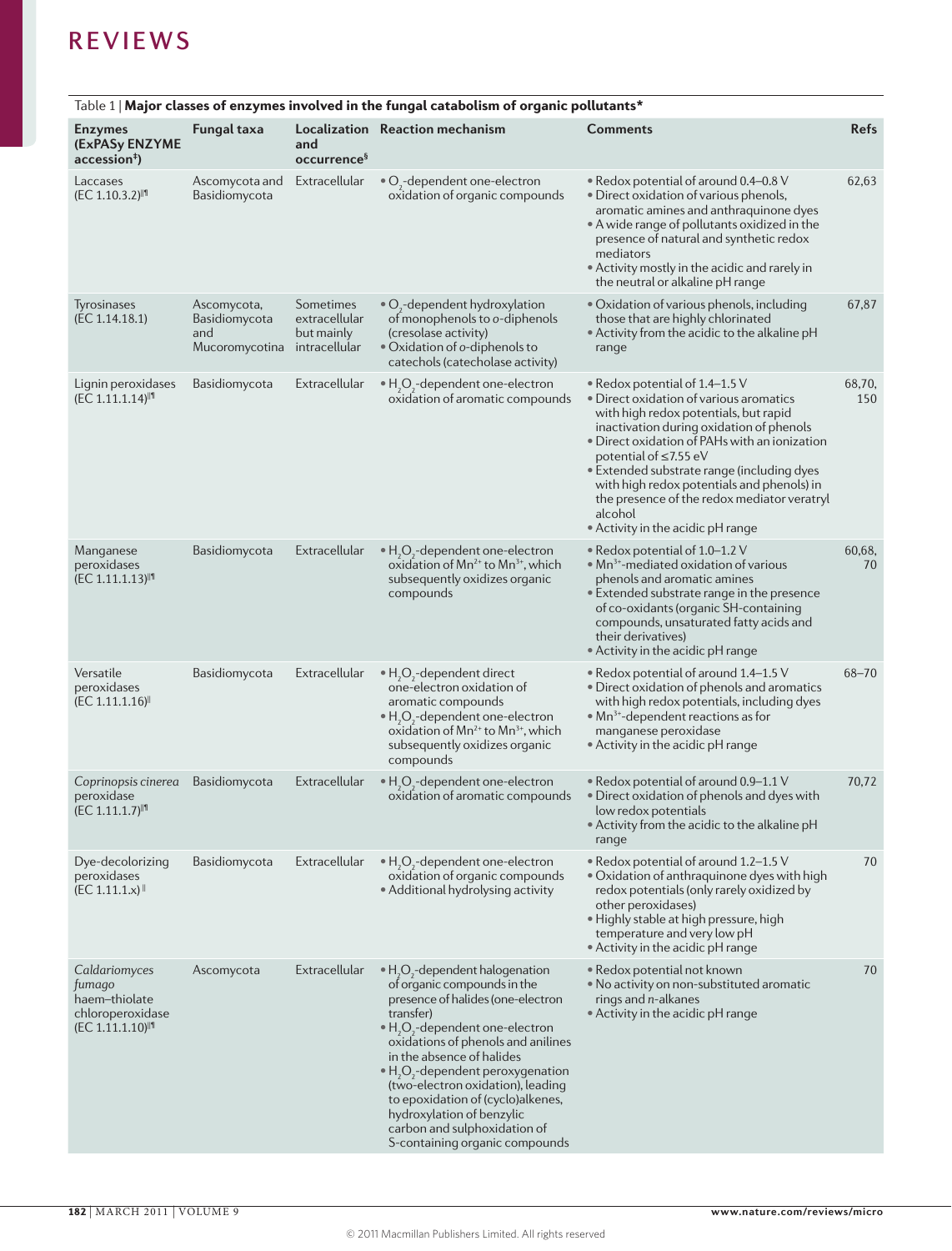#### Table 1 (cont.) | Major classes of enzymes involved in the fungal catabolism of organic pollutants\*

| <b>Enzymes</b><br>(ExPASy ENZYME<br>accession <sup>†</sup>       | <b>Fungal taxa</b>                                                        | and<br>occurrence <sup>§</sup> | Localization Reaction mechanism                                                                                                                                                                                                                                                                                                                                                                                                                                                                               | <b>Comments</b>                                                                                                                                                                                                                                                                                                                                                                                    | Refs                    |
|------------------------------------------------------------------|---------------------------------------------------------------------------|--------------------------------|---------------------------------------------------------------------------------------------------------------------------------------------------------------------------------------------------------------------------------------------------------------------------------------------------------------------------------------------------------------------------------------------------------------------------------------------------------------------------------------------------------------|----------------------------------------------------------------------------------------------------------------------------------------------------------------------------------------------------------------------------------------------------------------------------------------------------------------------------------------------------------------------------------------------------|-------------------------|
| Haem-thiolate<br>peroxygenases                                   | Basidiomycota                                                             | Extracellular                  | $\bullet$ H <sub>2</sub> O <sub>2</sub> -dependent peroxygenation<br>of aromatic, aliphatic and<br>heterocyclic compounds, leading<br>to aromatic and alkylic carbon<br>hydroxylation, double-bond<br>epoxidation, ether cleavage,<br>sulphoxidation or N-oxidation<br>reactions (depending on the<br>substrate);<br>$\bullet$ H <sub>2</sub> O <sub>2</sub> -dependent one-electron<br>abstractions from phenols;<br>$\bullet$ H <sub>2</sub> O <sub>2</sub> -dependent bromination of<br>organic substrates | • Redox potential not known<br>• Peroxygenation of various monoaromatic<br>to polyaromatic pollutants, including PAHs,<br>dibenzofuran, and monohydroxylated and<br>polyhydroxylated products<br>· Ether bond cleavage between aromatic and<br>aliphatic parts of molecules and in alicyclic<br>and aliphatic ethers (for example, MTBE)<br>• Activity from the acidic to the alkaline pH<br>range | 70                      |
| Cytochrome P450<br>$monooxy$ genases $\mathbb{R}^{\mathbb{N}^*}$ | Ascomycota,<br>Basidiomycota,<br>Mucoromycotina<br>and<br>Chytridiomycota | Cell bound                     | • Incorporation of a single atom<br>from $O_2$ into a substrate molecule,<br>with concomitant reduction of the<br>other atom to $H2O$                                                                                                                                                                                                                                                                                                                                                                         | • Epoxidation and hydroxylation of aromatic<br>or aliphatic structures of many pollutants,<br>including PAHs, PCDDs, alkanes and<br>alkyl-substituted aromatics                                                                                                                                                                                                                                    | 3,<br>$80 - 82$ ,<br>87 |
| Phenol<br>2-monooxygenases<br>(EC 1.14.13.7)                     | Ascomycota and<br>Basidiomycota                                           | Cell bound                     | • Incorporation of a single atom<br>from O <sub>2</sub> into a substrate molecule,<br>with concomitant reduction of the<br>other atom to $H2O$                                                                                                                                                                                                                                                                                                                                                                | • Ortho-hydroxlyation of various (halo)<br>phenols to the corresponding catechols                                                                                                                                                                                                                                                                                                                  | 33,87                   |
| Nitroreductases <sup>  </sup>                                    | Ascomycota and<br>Basidiomycota<br>and<br>Mucoromycotina                  | Cell bound                     | • NAD(P)H-dependent reduction of<br>nitroaromatics to hydroxylamino<br>and amino(nitro) compounds,<br>and of nitro functional groups of<br>N-containing heterocycles                                                                                                                                                                                                                                                                                                                                          | • Reduction of TNT to hydroxylamino-dini-<br>trotoluene and amino-dinitrotoluenes<br>• Formation of mononitroso derivatives<br>and ring cleavage products from cyclic<br>nitramine explosives<br>• Widespread among fungi                                                                                                                                                                          | 34,<br>$90 - 94$        |
| Quinone<br>reductases                                            | Basidiomycota                                                             | Cell bound                     | • NAD(P)H-dependent reduction of<br>quinones                                                                                                                                                                                                                                                                                                                                                                                                                                                                  | • Functions in quinone detoxification, in<br>the conversion of quinones arising from<br>extracellular pollutant oxidation into<br>substrates for extracellular and intracellular<br>oxidoreductases, and in pollutant attack<br>by hydroxyl radicals arising from quinone<br>redox cycling<br>• Occurrence in white-rot and brown-rot<br>basidiomycetes                                            | $95 - 98$ ,<br>102      |
| Reductive<br>dehalogenases                                       | Basidiomycota<br>and perhaps<br>Ascomycota                                | Cell bound                     | · Two-component system<br>comprising a membrane-bound<br>glutathione S-transferase that<br>produces glutathionyl conjugates<br>with concomitant chlorine<br>removal, and a soluble glutathione<br>conjugate reductase that releases<br>reductively dechlorinated<br>compounds                                                                                                                                                                                                                                 | • Reductive dechlorination of chlorohydro-<br>quinones arising from chlorophenol<br>degradation and of diphenyl ether<br>herbicides (basiodiomycetes)<br>• Perhaps responsible for reductive<br>dechlorination of chlorocatechols arising<br>from PCDD degradation (ascomycetes)                                                                                                                   | 58,86,<br>102,<br>104   |
| Miscellaneous<br>transferases                                    | Ascomycota,<br>Basidiomycota<br>and<br>Mucoromycotina                     | Cell bound                     | · Formation of glucoside,<br>glucuronide, xyloside, sulphate<br>or methyl conjugates from<br>hydroxylated compounds                                                                                                                                                                                                                                                                                                                                                                                           | • Phase II enzymes are prominent in fungal<br>PAH metabolism but also act on other<br>pollutants<br>· Widespread among fungi                                                                                                                                                                                                                                                                       | 3,89                    |

MTBE, methyl-*tert*-butylether; PAH, polycyclic aromatic hydrocarbon; PCDD, polychlorinated dibenzo-*p*-dioxin; TNT, 2,4,6-trinitrotoluene. \*See Supplementary information S1 (table) for an extended version of this table, additionally exemplifying known enzyme genes and providing information about the regulation of catabolic-enzyme production in fungi. <sup>‡</sup>See the <u>ExPASy ENZYME</u> database. <sup>§</sup>Further sequence information related to extracellular enzymes can be found in the Fungal Oxidative Lignin Enzymes (<u>FOLy</u>) database (laccases, and lignin, manganese, versatile and generic peroxidases) and the <u>PeroxiBase</u> database (peroxidases).<br><sup>I|</sup>Particularly promising for the bioremediation of organ and Baylase, which uses *C. cinerea* peroxidase), for preparing cork stoppers for wine bottles (Suberase, a laccase) and for diagnostic and research applications (lignin and manganese peroxidases, and *C. fumago* haem–thiolate chloroperoxidase)66,70. # Further sequence information about fungal cytochrome P450s is available at the Fungal P450 page maintained by D. R. Nelson.

> of appropriate co-oxidants<sup>45,60,78</sup> (TABLE 1). Laccases are further involved in quinone redox cycling, leading to the production of the hydroxyl radical, which is then available for subsequent pollutant attack<sup>79</sup> (FIG. 3). Unlike typical peroxidases, haem–thiolate peroxygenases produced

by certain basidiomycetes of the order Agaricales catalyse  $\mathrm{H}_{2}\mathrm{O}_{2}$ -dependent hydroxylations of various pollutants, including PAhs and dibenzofuran, and cleave ether bonds between aromatic and aliphatic parts of molecules as well as in alicyclic and aliphatic ethers<sup>70</sup>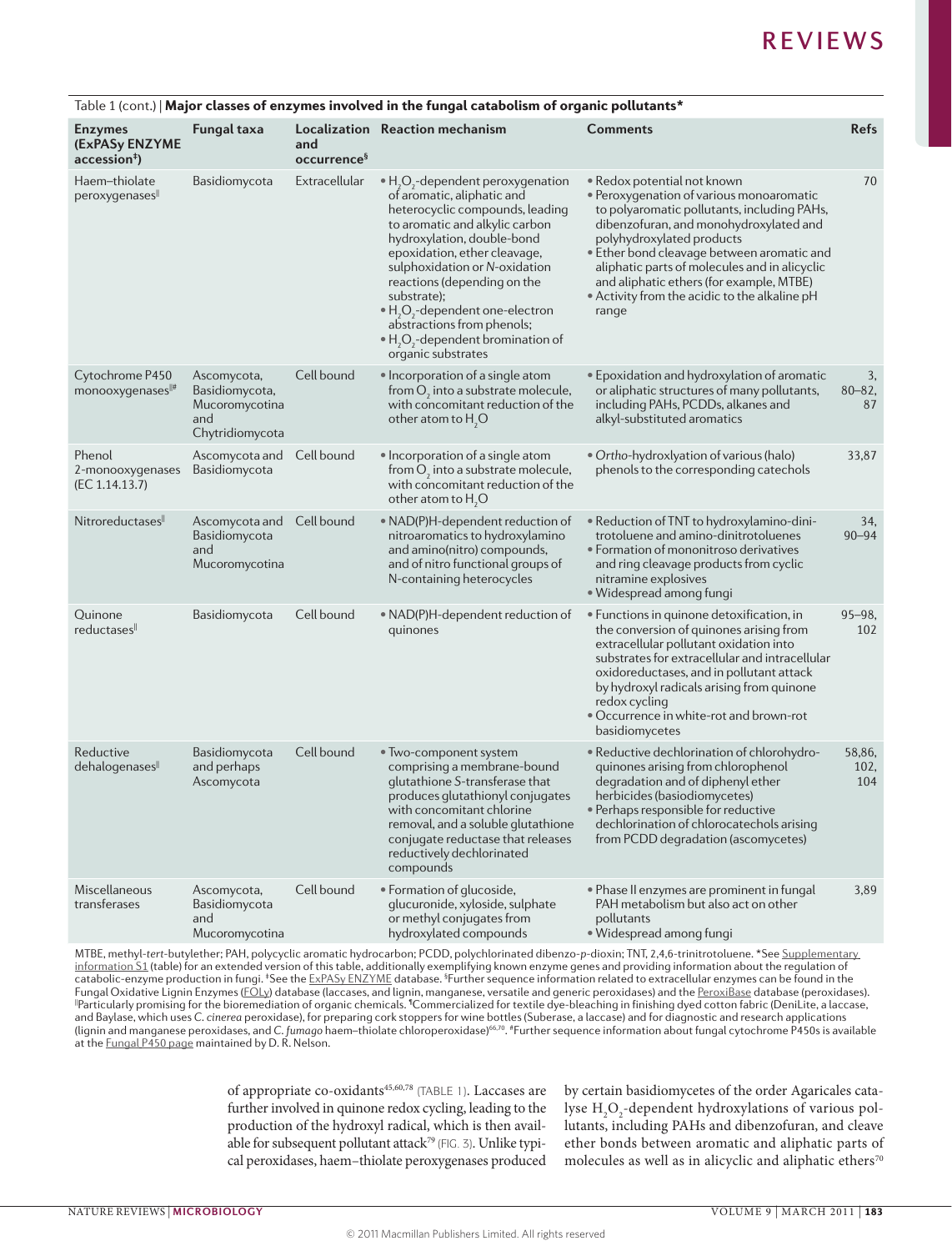(TABLe 1). hence, they produce activated metabolites that are more susceptible to further degradation than their parent compounds.

*Cell-bound enzymes.* many intracellular fungal enzymes involved in chemical catabolism also lack substrate specificity. mixed-function cytochrome P450 oxidases of various fungi catalyse epoxidations and hydroxylations of numerous pollutants, with prominent examples being PAHs and dioxins<sup>3,80</sup> (TABLE 1). The presence of multiple cytochrome P450-encoding genes contributes to the enormous catabolic versatility of ligninolytic fungi<sup>81</sup>. For instance, cytochrome P450s can initiate the metabolism of dioxins, nonylphenol and PAhs in these organisms<sup>3,80,82</sup>. However, the fact that extracellular oxidoreductases can also oxidize such pollutants<sup>3,55,76</sup> raises the question of whether an intracellular or extracellular primary attack on pollutants predominates under a particular environmental situation, as this would be expected to influence the expression of degrading enzymes. Cytochrome P450s were further implicated in fungal metabolism of anti-inflammatory drugs, lipid regulators, anti-epileptic and anti-analgesic pharmaceuticals<sup>83-85</sup>, and diphenyl ether herbicides<sup>86</sup>. Cytochrome P450 monooxygenases also contribute to the catabolic versatility of fungi lacking extracellular oxidoreductases. For example, they enable *Cunninghamella elegans* (in the subphylum Mucoromycotina) to oxidize PAHs with 2–5 aromatic rings<sup>3</sup>. Non-haem mixed-function oxidases such as phenol 2-monooxygenases produce catechols from phenols<sup>33,87</sup> (TABLE 1). Metabolites arising from initial intracellular hydroxylation of, for example, chlorophenols are released if further metabolization is impeded, and may undergo abiotic oxidative coupling<sup>33</sup> (FIG. 3). Otherwise, primary metabolites may undergo further metabolism until mineralization is completed<sup>3</sup>. This further metabolization may also lead to the secretion of metabolites at various stages of oxidation if subsequent degradation is slow or impeded<sup>33,40,88</sup> (FIG. 3).

various transferases act on hydroxyl groups of pollutants and their metabolites to catalyse the formation of conjugates (TABLe 1), which are typically not subject to further fungal degradation. Detoxification through the excretion of water-soluble conjugates (FIG. 3) is well documented for the fungal metabolism of PAHs<sup>3</sup> and other organic pollutants<sup>89</sup>.

Aromatic nitroreductases (TABLe 1) are widespread among fungi and reduce TNT to hydroxylamino- and amino-dinitrotoluenes, which are excreted and may undergo various further enzymatic and non-enzymatic reactions27,34,90,91 (FIG. 3). Amino-dinitrotoluenes can be converted efficiently by laccase and MnP77,78. other nitroreductases convert explosives containing *N*-heterocyclic structures, such as RDX and octahydro-1,3,5,7-tetranitro-1,3,5,7-tetrazocine (hmX), into their respective mononitroso derivatives<sup>92-94</sup>.

Quinone reductases of white-rot and brown-rot basidiomycetes<sup>95,96</sup> (TABLE 1) are involved in quinone redox cycling, which initiates extracellular Fenton reactions that lead to the production of hydroxyl radicals<sup>97,98</sup>. Extracellular pollutant attack by hydroxyl radicals results in spontaneous hydroxylations and dehalogenations of aromatic and aliphatic pollutants<sup>46,99,100</sup> (FIG. 3). Quinone reductases also reduce quinones that result from the transformation of pollutants by extracellular oxidoreductases. This detoxifies quinones and converts them back into substrates of extracellular oxidoreductases, as demonstrated for chlorophenol metabolism in ligninolytic basidiomycetes<sup>74,101</sup>.

whereas extracellular laccases and peroxidases catalyse oxidative dechlorinations<sup>55,74,101-103</sup>, reductive dehalogenases of ligninolytic basidiomycetes reductively dechlorinate chlorohydroquinones arising from chlorophenol degradation<sup>74,102,104</sup> (TABLE 1). Similar enzymatic activities seem to reductively dechlorinate diphenyl ether herbicides<sup>86</sup> and chlorocatechols<sup>59</sup>.

#### suitability of fungi for bioremediation

Fungi and bacteria can both degrade and transform organic environmental chemicals. one might therefore ask which characteristics or environmental circumstances make fungi particularly suitable for application in environmental biotechnology. Obviously, fungal degradation should be considered for pollutant classes that are inefficiently degraded by bacteria. For example, bacteria might be disadvantaged if substrates contain rare structural elements, have a low bioavailability, contain little energy or occur permanently at minute concentrations (see BOX 1). The problem of concentration applies to a range of structurally quite different chemicals that combine low environmental concentrations with worryingly high biological activities, traits that are attributable to their design as human and veterinary drugs (including synthetic hormones or antibiotics). Such chemicals, together with ingredients of many other consumer products, are now found in environmental matrices (water, aquatic sediments and soil), as they are not retained in wastewater treatment plants. ligninolytic basidiomycetes and mitosporic ascomycetes, including aquatic fungi, are known to degrade EDCs (nonylphenol, bisphenol A and 17α-ethinylestradiol); analgesic, anti-epileptic and non-steroidal anti-inflammatory drugs; X-ray contrast agents; polycyclic musk fragrances; and ingredients of personal care products<sup>75,76,82–85,89,105–107</sup>. However, there are other characteristics that could make the use of fungi more attractive irrespective of whether the bacterial option is available.

*Long-range transport.* The use of filamentous fungi may be advantageous in cases for which the translocation of essential factors (nutrients, water, the pollutant itself, and so on) is required for the transformation or detoxification of environmental chemicals. In their natural environments, fungi cope with resource heterogeneity by translocating resources between different parts of their mycelium<sup>20</sup>. Time-lapse recordings visualize the immense traffic of resources in fungal hyphae, particularly in the direction of growth (see the Fungal Cell Biology Group website for images and movies). Hyphal transport of autofluorescent PAHs was also visualized<sup>24</sup>. Resource translocation includes the recycling of hyphal biomass located in substrate-depleted regions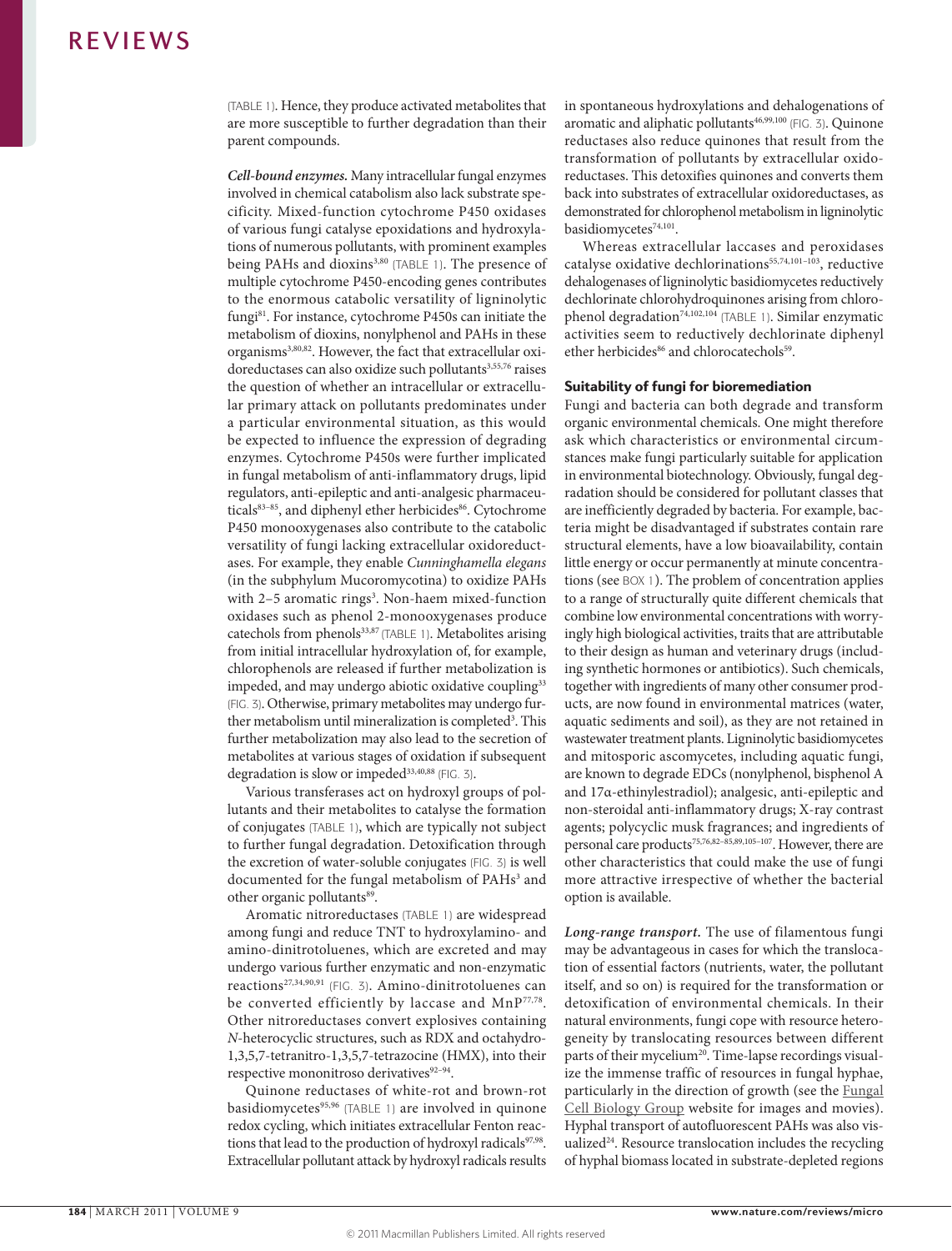#### Box 1 | Bacterial approaches to pollutant degradation

Bacterial degradation of pollutants differs in two aspects from most cases of fungal degradation:

- •Bacteria typically use the pollutants as growth substrates. The efficiency of bacterial degradation thus relies on a positive feedback loop between pollutant degradation and the formation of more bacteria. However, unlike chemical catalysts, organisms require minimum substrate fluxes to persist. Below a crucial 'per cell' flux of maintenance energy, the biocatalyst concentration and its catabolic capacity decrease. This occurs when pollutant concentrations are very low (some trace chemicals in wastewater treatment) or when pollutants are poorly bioavailable (high-molecular-mass hydrocarbons) or contain very little energy (highly oxidized chemicals, such as chlorinated or nitrated compounds). Under such conditions, an organism persists only if it succeeds in reducing its maintenance requirements usually coupled with a loss in activity (for example, entering dormancy or undergoing sporulation) — or in using other substrates along with the pollutant.
- •Bacteria use specific biochemical pathways. Degradation pathways for new pollutants are mostly modifications or extensions of existing pathways. Alternatively, they may be newly assembled but based on existing enzymes gained, for example, by genetic transfer between species. However, degradative pathways will only evolve and radiate when there is a selective benefit for their encoding bacterium. Specific pathways are thus unlikely to exist for environmental chemicals that always occur at concentrations below those required for multiplication or for chemicals containing rare or novel structural elements. The difficulty in finding bacteria that productively degrade drugs, agricultural chemicals or ingredients of consumer products (cosmetics, dyes, detergents, and so on) can be explained in this way. However, bacteria are particularly successful degraders of structurally simple mass chemicals (for example, those that are aliphatic or aromatic with low numbers of functional groups).

for the benefit of exploration for food in other regions. Fungi have also been found to stimulate pollutant degradation by bacteria in soil environments in which the active movement of bacteria to pollutant reservoirs is limited by physical barriers such as air-filled pores or dense aggregates. Owing to their wedge-shaped, hydrophobic tips, growing fungal hyphae penetrate air–water interfaces and soil aggregates. The surfaces of the resulting mycelia have been found to be surrounded by water films, representing continuous pathways for motile bacteria25. Experiments and model simulations showed that random and chemotactic swimming of bacteria along these mycelia facilitate bacterial degradation of heterogeneously distributed chemicals<sup>108,109</sup>.

*Catabolism of recalcitrant organic pollutants.* PCDDs and polychlorinated dibenzofurans (PCDFs) are highly oxidized owing to the electronegativity of the chlorine atoms withdrawing electrons from the aromatic rings. These compounds are therefore poor electron donors. Moreover, they always occur at very low environmental concentrations. Accordingly, there is no data to suggest that congeners of these compounds containing more than one chlorine atom are used as carbon and energy sources by bacteria<sup>30</sup>. Aerobic and anaerobic bacterial biotransformation of the particularly toxic PCDD 2,3,7,8-tetrachlorodibenzo-*p*-dioxin (2,3,7,8-TCDD) is slow (in the range of months) and stops at the stage of less chlorinated aromatic products<sup>30</sup>. By contrast, the white-rot fungus *Phanerochaete sordida* transforms 2,3,7,8-TCDD into chlorocatechols in 10 days<sup>57</sup>, whereas *P. chrysosporium* even mineralizes the compound<sup>56</sup>. PCDDs with 6-8 chlorines and PCDFs with 4–8 chlorines were degraded by *P. sordida* at similar rates<sup>57</sup>, indicating a lack of specificity in this organism. The ascomycete *Cordyceps sinensis* removed highly chlorinated dioxins as fast as white-rot fungi<sup>58,59</sup>. TNT is also highly oxidized owing to the electronegativity of its nitro groups. Most aerobic bacteria transform TNT into monoamino-dinitrotoluenes, diamino-nitrotoluenes and hydroxylamino-dinitrotoluenes, which may accumulate and form highly mutagenic azoxy-tetranitrotoluenes, whereas TNT conversion by anaerobic bacteria mostly stops at the stage of triaminotoluene. By contrast, whiterot and litter-decaying basidiomycetes mineralize TNT rapidly27,34,91. Research into the biotechnological use of nonspecific enzymes must address the difficulty in controlling the reactions. In cases for which the fungal transformation products from PAhs include small amounts of mutagenic and carcinogenic metabolites, most of these transformation products were less toxic than their parent compounds<sup>3</sup>. By contrast, the formation of PCDDs and PCDFs on enzymatic oxidative coupling of chlorophenols<sup>110,111</sup> indicates that a careful assessment of the structure, biological activity, stability and environmental behaviour of products is required. The laccase-catalysed transformation of EDCs to oligomeric coupling products reduced the endocrine-disrupting activity of these compounds76. Similarly, detoxification was achieved when laccases and other phenoloxidases were used to covalently link various chlorophenols, other phenols and TNT metabolites to constituents of soil humic  $substances^{77,103,112}.$ 

PAHs are good substrates from an energetic perspective, and low-molecular-mass PAhs are readily used by bacteria<sup>113</sup>. As bioavailability strongly decreases with increasing molecular mass, only a few bacteria grow on high-molecular-mass PAHs with five or more aromatic rings<sup>113,114</sup>. Fungi of the Ascomycota, Basidiomycota and mucoromycotina hydroxylate PAhs intracellularly and further convert them to water-soluble products that can be excreted, thus using a nonspecific mechanism for their detoxification<sup>3,113,114</sup>. Moreover, various fungi use extracellular oxidoreductases in PAh degradation and mineralize even high-molecular-mass PAhs, such as the highly carcinogenic benzo[a]pyrene (FIG. 4) and others<sup>3,114</sup>.

*Remediation of metals, metalloids and radionuclides.* morphological, ecological and biochemical features qualify fungi for remediation of metals, metalloids and radionuclides (referred to collectively as metals here). Toxic metals can enter the environment during all stages of the life cycle of metallic goods, from the mining of metal ores to the final disposal of metal-containing wastes. Metal mobilization from geogenic sources, agricultural practices and accidents such as fires further contribute to the constant input of metals into waters and the atmosphere, from where they are transported into soils and aquatic sediments. Environmental contamination with metals can be so severe — for example, in the neighbourhood of ore mines and smelters or at disposal sites — that active remediation is inevitable. The risk from chemical forms of metals is intimately linked with the inherently non-degradable elements that they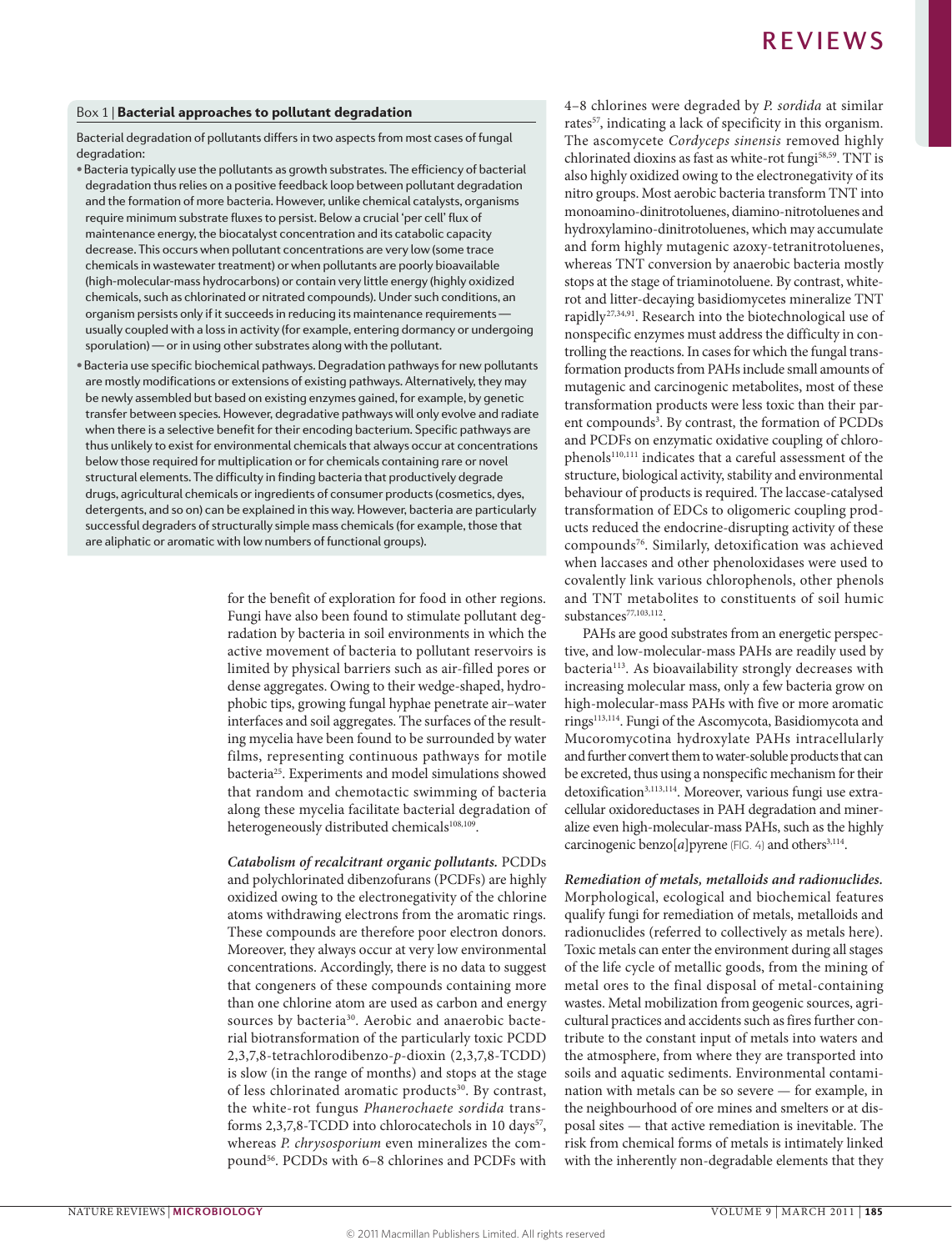

#### **b** Transportation networks **C**

#### $F$ ungus-metal interactions



polycyclic aromatic hydrocarbon biodegradation: the biochemical pathway and products reported for the Figure 4 | **Fungal interactions with recalcitrant organic contaminants and metals. a** | An example of fungal co-metabolic fungal degradation of benzo[*a*]pyrene3,45. Note that the epoxide intermediates that arise from initial intracellular attack by cytochrome P450s and precede the formation of hydroxylated products<sup>3</sup> are not shown. **b** | The influences of fungal hyphae on the subsurface mobility of bacteria, carbon compounds, nutrients and water in both the saturated and the vadose soil zones. **c** | Typical interactions of fungi with metals (Me) are shown. Metal mobilization results from the production and excretion of organic acids (for example, citrate and oxalate), which increase metal solubility through acidification of the mycosphere and provision of metal-complexing structures<sup>138</sup>. This frequently occurs as a side effect of the dissolution of primary minerals containing phosphate, carried out by mycorrhizal fungi. Siderophores are chelators excreted for the acquisition of iron, and they may cross-react with other metals<sup>139</sup>. Extra-hyphal immobilization occurs through the formation of secondary minerals<sup>140</sup>, biosorption to cell wall constituents such as chitin and chitosan<sup>129,130</sup>, complexation by glomalin (that is, metal-sorbing glycoproteins excreted by arbuscular mycorrhizal fungi)141 and effects of fungal mycelia and glomalin on soil aggregate stability against wind and water erosion<sup>120</sup>. Metal uptake occurs, for example, through specific transporters for the acquisition of essential metals142,143, and these transporters may cross-react with other metals. Intracellular metal immobilization involves storage in vacuoles and complexation by cytoplasmic metallothioneins<sup>144</sup> and phytochelatins<sup>145</sup> (that is, proteins and peptides, respectively, that are rich in SH groups). Metal transformations such as reactions involving organometals (for example, methylations)<sup>146</sup> and redox reactions frequently result in metal volatilization. Streams of cytoplasmic vesicles and vacuoles along fungal hyphae<sup>147</sup> may translocate metals to other parts of the mycelium<sup>148</sup> and to the plant symbionts of the fungi<sup>149</sup>. MnP, manganese peroxidase.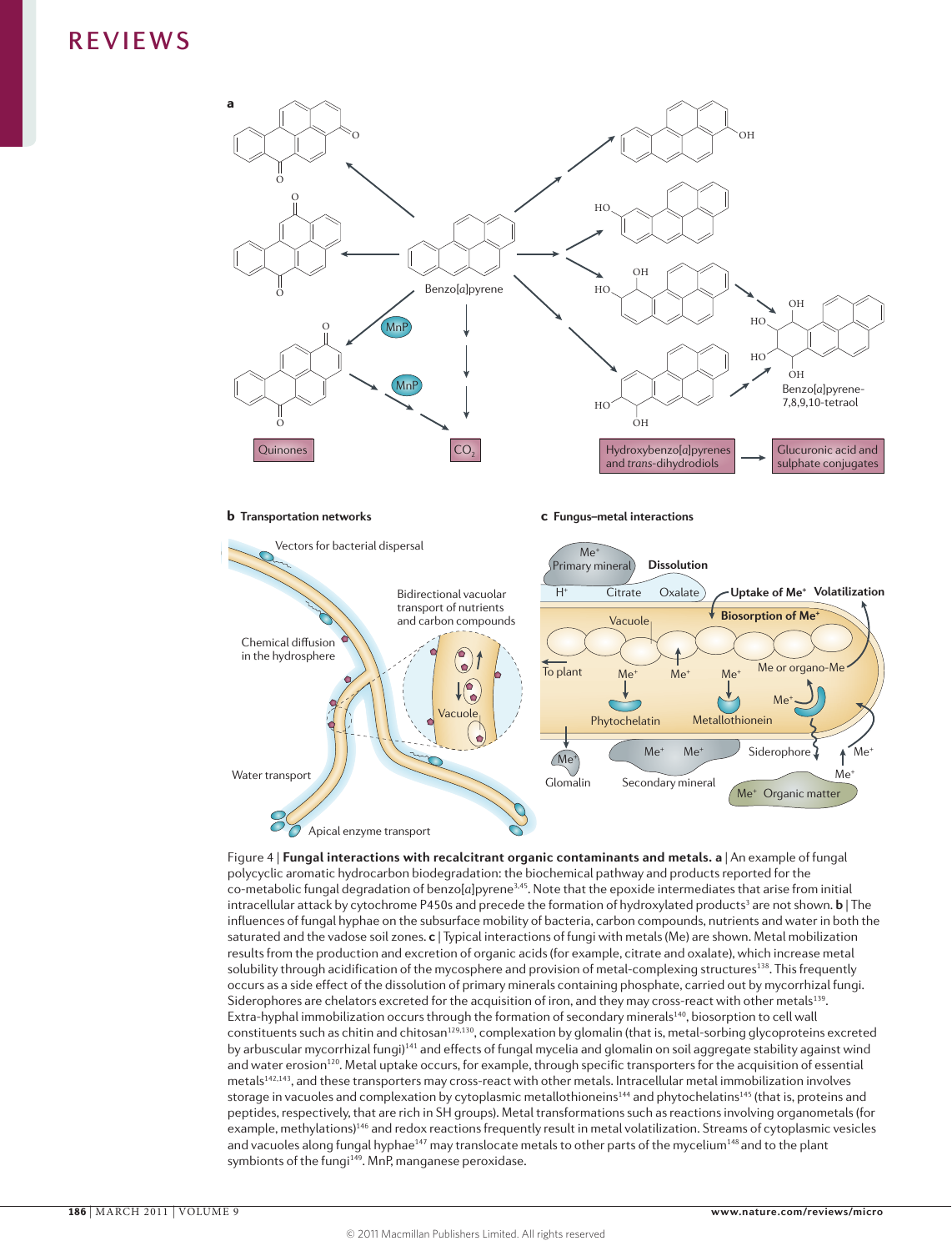contain. hence, biological processes cannot eliminate metal toxicity in an irreversible way. The risk arising from these elements can nonetheless be reduced by biological transformation into more harmless species or by separation from susceptible biota. This separation can be in the form of transport away from receptor organisms or a reduction of chemical bioavailability. From a technological perspective, there is also much interest in the removal of metals from wastewater streams and in the reclamation of precious metals. Fungi interact with metals in various ways, as schematically shown in FIG. 4. These include processes of mobilization and immobilization in the mycosphere, sorption to cell walls and uptake into fungal cells. After being incorporated into the fungus, metals can be chemically transformed, stored in different parts of the cell or translocated along fungal hyphae and into plant symbionts. In many cases, environmental pollution is neither purely organic nor purely inorganic.

#### potential environmental applications

Despite their biochemical and ecological qualities, fungi are rarely the biological agents of choice for environmental biotechnology. There are hardly any examples that one could class as 'using fungal environmental technology'. Indeed, under many environmental conditions and in many applications, bacteria are chosen or self-establish because they exhibit superior performance. Bacteria tolerate a broader range of habitats, use biochemical reactions of higher specificity, more often degrade contaminants productively (leading to independence from auxiliary organic substrates), grow faster and are more mobile in aqueous environments, to name just a few advantages. One of the main reasons for the underexploitation of fungi has been their requirement for oxygen and the cost of providing it to polluted environments; another reason seems to be the reported failure of filamentous fungi in remediation schemes (namely, land farming and soil reactors) that have been developed for bacteria. whereas bacteria benefit from the improvement in bioavailability caused by mechanical homogenization of soil, this stirring and ploughing prevents fungi from developing mycelia<sup>115</sup>. Although wood-inhabiting ligninolytic basidiomycetes possess interesting biochemical features, their application to contaminated soil environments, which differ greatly from their natural habitats, turned out to be difficult and resulted in poor remediation success<sup>61</sup>. The much better performance of these fungi in sterile soil indicates their difficulty in competing with the autochthonous microbial community<sup>61</sup>. However, the application of filamentous fungi could be a promising alternative or a valuable complement in situations of bacterial malfunction. Examples include circumstances in which contaminants are physically inaccessible to unicellular organisms; are present in habitats that are too polluted, too acidic or too dry for degrader bacteria; are biochemically inaccessible because their structures are too complex or xenobiotic for specific degradation; do not represent good substrates from the nutritional and evolutionary perspective, as they occur at minute concentrations or contain little energy; or, finally, are inherently impossible to detoxify, thus requiring long-distance transport out of the contaminated environment. Other important prerequisites for the application of filamentous fungi in mycoremediation and environmental biotechnology include the supply of organic substrates, the presence of oxygen and the limitation of mechanical disturbance. In spite of this extensive catalogue of boundary conditions, there are many real cases of environmental contamination for which filamentous fungi are presently used, either deliberately or unwittingly (the reader is referred to a recent overview<sup>116</sup>), or would merit more consideration, such as the co-metabolic removal of air-borne organic pollutants that partition to vegetation, carried out by fungi that decay plant litter.

*Organic or metal contamination in surface soils.* Freeliving and mycorrhizal fungi fulfil various functions in passive or semi-passive *in situ* soil remediation schemes. As well as mobilizing nutrients, fungi mobilize, incorporate and/or transform metals to either translocate them towards host plants that support phytoextraction<sup>117</sup>, or immobilize them in the mycorrhizosphere, leading to plant protection<sup>118</sup>. This facilitates plant settlement and promotes plant growth. These fungi transport hydrophobic organic chemicals inside their hyphae with positive effects on contaminant bioavailability<sup>24</sup>, and they also transport water<sup>119</sup>. They transform organic contaminants metabolically or co-metabolically<sup>31</sup> and transfer plant-derived organic substrates and mycorrhizal biomass to non-symbiotic soil bacteria and fungi<sup>2</sup>, as well as facilitating bacterial movement to pollutants<sup>25,108</sup>. Finally, the penetration of soil by fungal mycelia<sup>10</sup> and the enmeshment of soil aggregates improve the soil structure<sup>120</sup>. All of these processes result in a general stimulation of biological activity. However, the direct cooperation of fungi and bacteria in the catabolism of pollutants requires more research, as there are indications that fungal metabolites resist bacterial degradation. It was found that the fungus *C. elegans* converts PAhs into sulphate-conjugated metabolites, which resist further degradation by the soil microbial community but, owing to their solubility, potentially threaten groundwater resources<sup>121</sup>. Plant-based, and particularly treebased, remediation schemes promote fungal activities in the rhizosphere (rhizoremediation). The total contribution of fungi to remediation success is difficult to quantify, as true controls deviating only in the absence of fungi are highly artificial and, in many cases, impossible to establish. Nonetheless, owing to the potential positive influences of root-associated fungi for the *in situ* treatment of contaminated soil, planting of contaminated sites can generally be recommended. Other ways of promoting soil fungi, such as ploughing in appropriate plant biomass, have clear drawbacks<sup>122</sup>. Although onsite experiments have demonstrated durable pollutant removal by artificially established fungi, they required tedious empirical studies to select the appropriate fungus that was capable of transforming the pollutants and was viable and active in the soil in question. moreover, the need for large amounts of co-substrates and their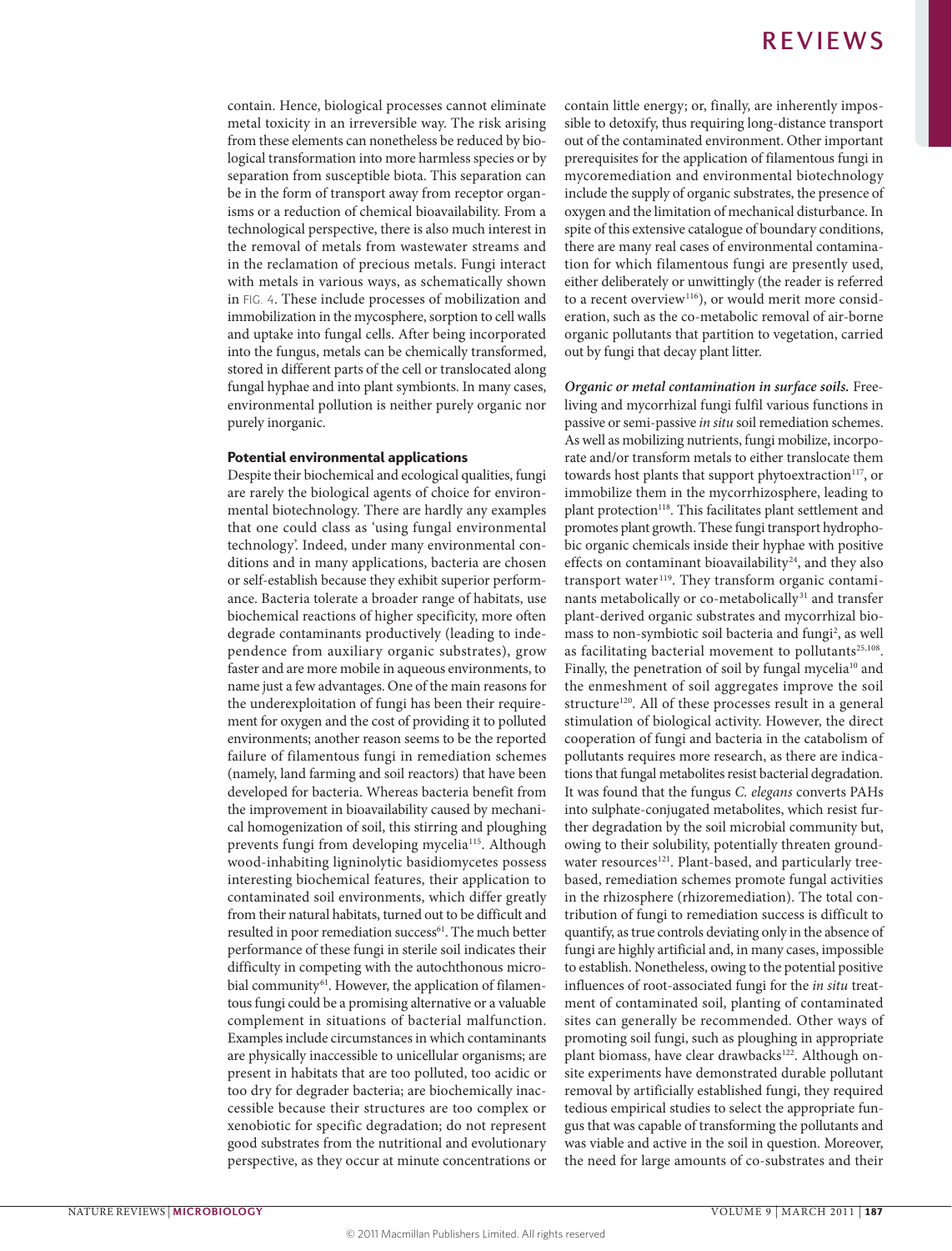#### Box 2 | Active remediation versus environmental restoration by natural attenuation

Bioremediation is now regarded as the default method for the rehabilitation of polluted environments because of its cost efficiency and environmental friendliness. However, the extent to which these advantages apply depends on the degree of technical intervention. The intensity at which bioremediation can be conducted ranges from the most intensive *ex situ* treatments involving specialized organisms, mechanical forces, heat, and solvents or detergents, through the stimulation of indigenous microbial communities with nutrients or oxygen, to the entirely passive monitoring of the progress of *in situ* natural attenuation. Concentration-based clean-up goals often justified intensive remediation measures in the early years of this technology. Since the 1990s, there has been a clear trend towards passive methods, driven by the recognition of unfavourable cost–benefit ratios of intensive treatment, the realization that polluted 'mega-sites' cannot be excavated and the insight that soil, in particular, attains a better ecological status when it is gently cleaned rather than intensely processed. This shift of attitude was accompanied by the implementation of risk-based remediation targets, which also paved the way for biological treatments that lead to physical or chemical stabilization of pollutants rather than their elimination. Extraction and degradation typically require the mobilization of pollutants, with potential drawbacks for organisms other than the pollutant degraders. Moreover, degradation of metals, metalloids and radionuclides is inherently impossible, thus leaving risk reduction by stabilization as the only option.

incorporation into the soil material limits the economic feasibility and increases the energy demand of such approaches<sup>61</sup>. Surprisingly, litter-decaying basidiomycetes, which may be particularly well adapted to soil conditions, still remain to be tested<sup>61</sup>.

Potential roles of mycorrhizal associations for bioremediation purposes have primarily been addressed with ECM<sup>52-53</sup>. ECM fungi are of interest because the carbon supply from their host plants may support fungal growth into contaminated matrices and stimulate co-metabolic reactions<sup>53</sup>. ECM mycelia may also support microbial biofilms harbouring degrader bacteria<sup>53</sup>. The few data available suggest that the enhanced dissipation of organic pollutants may increase their bioavailability to bacteria in the presence of AM<sup>53</sup>. Inoculation of maize, alfalfa and leek with various species of Am fungi substantially improved the transformation of atrazine, phenanthrene and BTEX, respectively<sup>54,123,124</sup>. However, how strongly pollutants affect Am and what the contributions of these pollutants are to mycorrhizosphere processes such as phytostimulation remain largely unresolved.

*Concentrated organic contaminants in water streams.* Fungal extracellular oxidoreductases hold promise for the detoxification and degradation of concentrated pollutants in waste effluents for which conventional wastewater processes are not efficient. Examples include acidic olive oil mill wastewaters containing toxic phenols and lipids; alkaline effluents of high salinity from the textile and dyestuff industries, containing structurally diverse dyes and pigments; highly toxic molasses wastewaters containing melanoidin-type compounds; and toxic pulp and paper bleach plant effluents containing phenolic, chlorinated and coloured compounds<sup>64,125,126</sup>. Ascomycetes and basidiomycetes from freshwater and marine environments combine adaptation to aqueous environments with an enzymatic inventory necessary for nonspecific pollutant degradation, suggesting that their potential for use in aquatic remediation processes has to date been underestimated<sup>37,126,127</sup>.

*Trace organic contaminants in water streams.* Environmental trace contaminants that are strongly xenobiotic (for example, EDCs, drugs, fragrances and

other ingredients of consumer products, and agrochemicals) are abundant nowadays and cause much concern. Municipal wastewater contains small concentrations of the ingredients of many consumer products and drugs<sup>128</sup>. many of these contaminants do not lend themselves to bacterial degradation because of distinctly xenobiotic structures. Using the nonspecific nature of fungal metabolism seems like a more realistic option for their transformation than waiting for specific catabolic pathways to evolve in bacteria. Process waters of different industries (fine chemical, agrochemical, pharmaceutical and textile industries) contain chemical mixtures that are minimally held back by conventional wastewater treatment. water-adapted aquatic fungi should be considered for the co-metabolic transformation of chemicals such textile dyes, drugs, nonylphenol and polycyclic musk fragrances in specifically designed treatment modules.

*Metal removal from water streams.* Fungal biomass functions as biosorbent and nucleus for metal precipitation<sup>129</sup>. Two envisaged process schemes are immobilized fungal-waste biomass (typically from synthetic biotechnological processes) percolated with metal-loaded process water<sup>130</sup>, and a fungal contribution to the biology of constructed wetlands designed for metal removal<sup>131</sup>. however, the enormous body of scientific information and the many forecasts of a bright future for biosorption technology stand in clear contrast to the almost complete lack of full-scale technical application of biosorption processes<sup>129</sup>. Despite this, it seems possible that the increasing demand for a growing number of industrial metals, in particular rare earth elements, together with the ongoing exhaustion of accessible ore deposits, will lead to more interest in biosorption as a component of a recycling- and biomass-based economy. In this case, fungal biomass may attain an important role.

*Isolated extracellular enzymes.* As extracellular fungal oxidoreductases can be easily produced and applied in an immobilized state $63$ , they can also be used in biotechnological applications — that is, the complications relating to the control of processes involving living organisms and to the requirement of intracellular enzymes for cofactor or redox equivalents are avoided.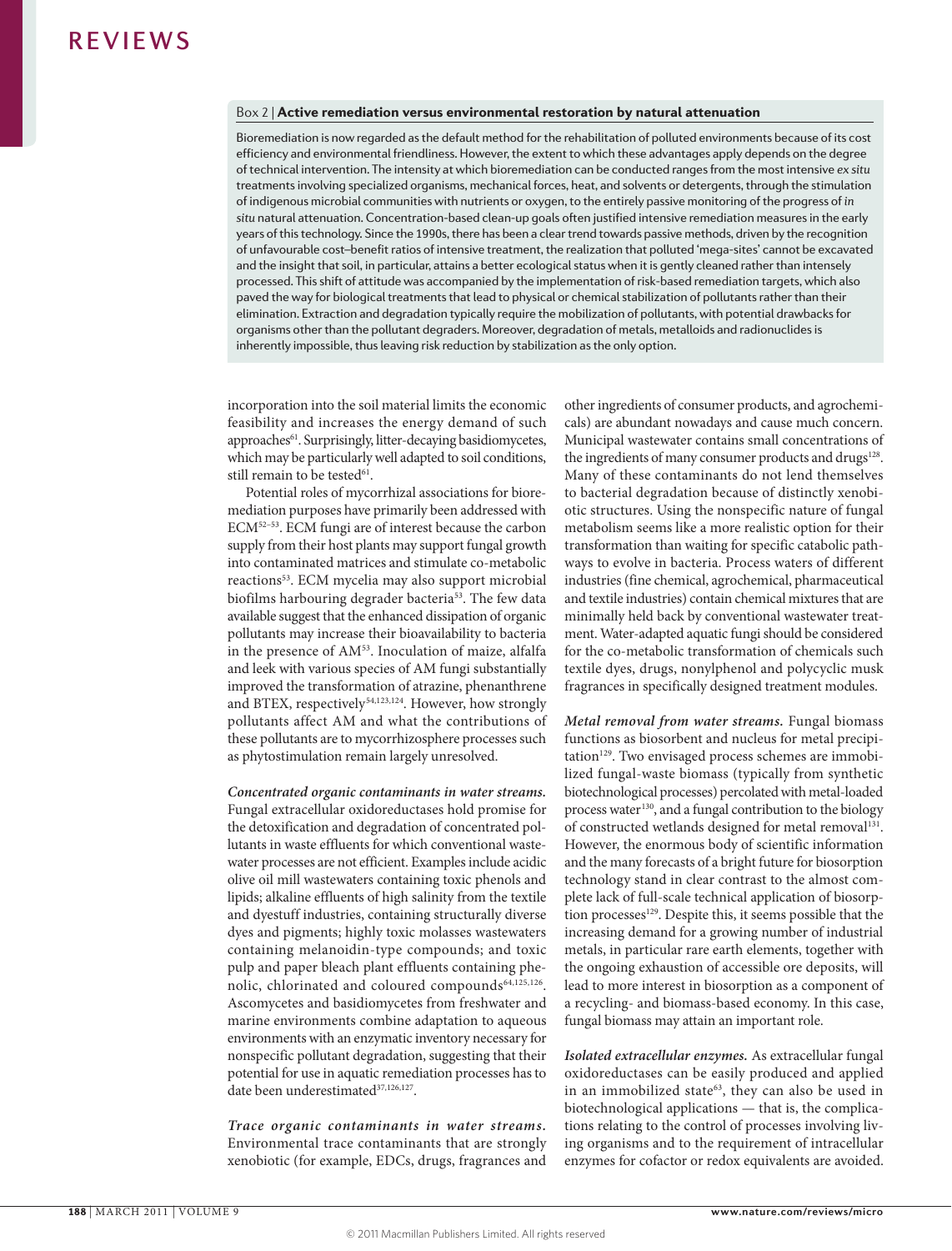laccases are particularly interesting because they do not require exogenous  $H_2O_2$  but use molecular oxygen as the oxidant<sup>63</sup>. Known disadvantages of commonly applied laccase redox mediators are the high costs of these nonrecyclable compounds and the occasional formation of toxic by-products<sup>63</sup>. Extracellular fungal peroxidases produced by basidiomycetes have the advantage of a higher redox potential and a broader substrate range than laccases<sup>70</sup>. Drawbacks of these enzymes are their requirement for  $\rm H_2O_2$  and their inhibition by excess  $\rm H_2O_2$ (REFS 64,132). The biotechnological application of MnPs is restricted because they require a suitable manganese chelator (an organic acid, such as oxalate, malonate or lactate) and, for particularly recalcitrant compounds, suitable co-oxidants such as organic sulphur compounds or unsaturated fatty acids<sup>60</sup>.

*Removal of contaminants from air streams.* Environmental conditions favouring the establishment and activity of fungi prevail in gas-phase biofilters designed to eliminate volatile organic chemicals. The prevalence of fungi in such filters can be explained by the high degree of air saturation (low water potential) in biofilters, through which humidified waste air flows, and by the choice of lignocellulose-rich natural materials (compost, bark, peat and heather) as the solid support and substrate source for the establishment of degrader organisms<sup>29,133</sup>. Fungi are even more favoured in slightly acidic biofilters. A comprehensive overview of many technical and biological aspects of modern biofilter technology and of various applications for air treatment is given in REF. 134. Unfortunately, some biofilters have also been found to host pathogenic fungi<sup>29</sup>.

#### conclusions and future directions

we have shown that the particular lifestyle of fungi and their biochemical potential can be of importance for a wide range of biotechnological applications to remove or stabilize organic and inorganic contaminants. Given the actual demand for sustainable, cheap and tailor-made technologies (see BOX 2), there is considerable impetus to translate powerful ecosystem services, such as those provided by fungi, into ecology-based technologies. Regarding the reclamation of contaminated land, there is an ongoing trend towards passive remediation schemes, referred to as monitored natural attenuation. Such measures take more time than active *ex situ* treatment, as they rely on the autochthonous microbial communities. however, they are energy efficient and result in ecologically intact environments. The low degree of mechanical intervention in natural attenuation of soil very probably favours the establishment of filamentous fungi. Most fungi are also known to produce large quantities of exudates that can serve as auxiliary carbon sources for pollutant-degrading bacteria. The inclusion of plants for the alimentation of mycorrhizal or other autochthonous fungi seems to be a promising approach for enhanced rhizosphere bioremediation of organic contaminants, all the more effective because hyphal penetration of soil aggregates containing entrapped pollutants or bacterial microcolonies may increase pollutant bioavailability. Unfortunately, relative contributions of fungi to degradation and detoxification processes have seldom been quantified, and the same is true for the positive effects of fungi on bacterial remediation processes. limited knowledge of the methodologies and ecological approaches required to sustain sufficient fungal biomass, activity and enzyme production in contaminated environments is still a great hindrance to mycoremediation. In addition, studies on the spatiotemporal stability of bacteria–fungi associations are needed to improve our understanding of these interactions and to develop novel, ecologically sound bioremediation approaches. with the advent of powerful isotope techniques, such analyses come into reach and might lead to a better appreciation of fungal contributions to the purification of nature, such as the fungal removal of air-borne persistent organic pollutants that partition into plant litter or humus, a process that is considered to provide a relevant reservoir and secondary source in the global cycling of these compounds<sup>135</sup>. An important driver of passive remediation technologies involving fungi, besides their low cost, will be the common acceptance of risk-based clean-up standards, such as those currently included in the legislation of countries such as the United States and the United Kingdom1 . Therefore, there are important financial, ecological and legal reasons for gaining a better understanding of fungal activities and their implementation in environmental technology.

- 1. Semple, K. T. *et al.* Defining bioavailability and bioaccessibility of contaminated soil and sediment is complicated. *Environ. Sci. Technol.* **38**, 228A–231A (2004).
- 2. Kendrick, B. *The Fifth Kingdom* 3rd edn (Focus, 2000). 3. Cerniglia, C. E. & Sutherland, J. B. in *Handbook of Hydrocarbon and Lipid Microbiology* (eds Timmis, K. N., McGenity, T., van der Meer, J. R. & de Lorenzo, V.) 2079–2110 (Springer, 2010). **A comprehensive overview of fungal degradation of PAHs and the fungal organisms, enzymes and mechanisms involved.**
- 4. Stajich, J. E. *et al.* The fungi. *Curr. Biol.* **19**, R840–R845 (2009). **A brief summary of the kingdom Fungi, including a description of all relevant phyla and subphyla, and their life styles, to reflect the most recent progress made in fungal phylogeny and classification.**
- 5. Glass, N. L., Rasmussen, C., Rocca, M. G. & Read, N. D. Hyphal homing, fusion, and mycelial

interconnectedness. *Trends Microbiol.* **12**, 135–141 (2004).

- 6. Ferguson, B. A., Dreisbach, T. A., Parks, C. G., Filip, G. M. & Schmitt, C. L. Coarse-scale population structure of pathogenic *Armillaria* species in a mixedconifer forest in the Blue Mountains of northeast Oregon. *Can. J. For. Res.* **33**, 612–623 (2003).
- 7. Allen, M. F. Mycorrhizal fungi: highways for water and nutrients in arid soils. *Vadose Zone J.* **6**, 291–297 (2007).
- 8. Ritz, K. & Young, I. M. Interactions between soil structure and fungi. *Mycologist* **18**, 52–59 (2004).
- 9. Paul, E. A. & Clark, F. E. *Soil Microbiology and Biochemistry* (Academic, 1996).
- 10. Bornyasz, M. A., Graham, R. C. & Allen, M. F. Ectomycorrhizae in a soil-weathered granitic bedrock regolith: linking matrix resources to plants. *Geoderma* **126**, 141–160 (2005).
- 11. Rillig, M. C. & Mummey, D. L. Mycorrhizas and soil structure. *New Phytol.* **171**, 41–53 (2006).
- 12. Read, D. J. & Perez-Moreno, J. Mycorrhizas and nutrient cycling in ecosystems – a journey towards relevance? *New Phytol.* **157**, 475–492 (2003).
- 13. Wösten, H. A. B. *et al.* How a fungus escapes the water to grow into air. *Curr. Biol.* **9**, 85–88 (1999).
- Bonfante, P. & Anca, I. A. Plants, mycorrhizal fungi, and bacteria: a network of interactions. *Annu. Rev. Microbiol.* **63**, 363–383 (2009).
- 15. Warmink, J. A., Nazir, R. & van Elsas, J. D. Universal and species-specific bacterial 'fungiphiles' in the mycospheres of different basidiomycetous fungi. *Environ. Microbiol.* **11**, 300–312 (2009).
- 16. Bebber, D. P., Hynes, J., Darrah, P. R., Boddy, L. & Fricker, M. D. Biological solutions to transport network design. *Proc. R. Soc. B* **274**, 2307–2315 (2007).
- 17. Tero, A. *et al.* Rules for biologically inspired adaptive network design. *Science* **327**, 439–442 (2010). Govindarajulu, M. et al. Nitrogen transfer in the
- arbuscular mycorrhizal symbiosis. *Nature* **435**, 819–823 (2005).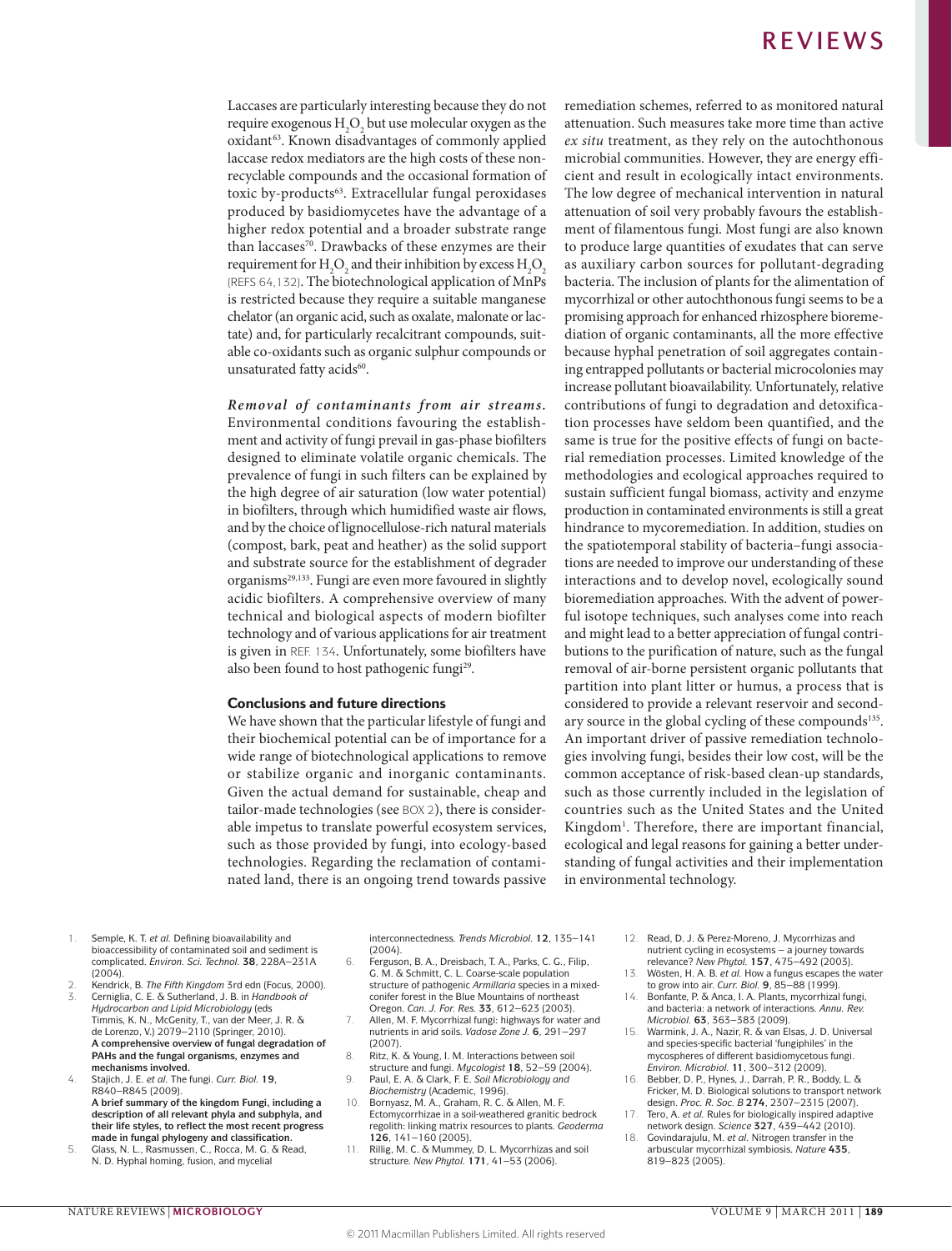- 19. Darrah, P. R., Tlalka, M., Ashford, A., Watkinson, S. C. & Fricker, M. D. The vacuole system is a significant intracellular pathway for longitudinal solute transport in basidiomycete fungi. *Eukaryot. Cell* **5**, 1111–1125 (2006).
- 20. Allen, M. F., Swenson, W., Querejeta, J. I., Egerton-Warburton, L. M. & Treseder, K. K. Ecology of mycorrhizae: a conceptual framework for complex interactions among plants and fungi. *Annu. Rev. Phytopathol.* **41**, 271–303 (2003).
- 21. Bago, B. *et al.* Translocation and utilization of fungal storage lipid in the arbuscular mycorrhizal symbiosis. *Plant Physiol.* **128**, 108–124 (2002).
- 22. Fricker, M. D. *et al.* Imaging complex nutrient dynamics in mycelial networks. *J. Microsc.* **231**, 317–331 (2008).
- 23. Gao, Y. Z., Cheng, Z. X., Ling, W. T. & Huang, J. Arbuscular mycorrhizal fungal hyphae contribute to the uptake of polycyclic aromatic hydrocarbons by plant roots. *Bioresour. Technol.* **101**, 6895–6901 (2010).
- 24. Wick, L. Y., Furuno, S. & Harms, H. in *Handbook of Hydrocarbon Microbiology* (eds Timmis, K. N., McGenity, T., van der Meer, J. R. & de Lorenzo, V.) 1555–1561 (Springer, 2010).
- 25. Kohlmeier, S. *et al.* Taking the fungal highway: mobilization of pollutant degrading bacteria by fungi. *Environ. Sci. Technol.* **39**, 4640–4646 (2005). **This article describes how fungal mycelia act as dispersal vectors in air-filled pores for otherwise immobilized pollutant-degrading bacteria.**
- 26. Furuno, S. *et al.* Fungal mycelia allow chemotactic dispersal of PAH-degrading bacteria in waterunsaturated systems. *Environ. Microbiol.* **12**, 1391–1398 (2010).
- 27. Hawari, J., Beaudet, S., Halasz, A., Thiboutot, S. & Ampleman, G. Microbial degradation of explosives: biotransformation versus mineralization. *Appl. Microbiol. Biotechnol.* **54**, 605–618 (2000).
- 28. Pointing, S. B. Feasibility of bioremediation by whiterot fungi. *Appl. Microbiol. Biotechnol.* **57**, 20–33 (2001).
- 29. Prenafeta-Boldú, F. X., Summerbell, R. & Sybren de Hoog, G. Fungi growing on aromatic hydrocarbons: biotechnology's unexpected encounter with biohazard? *FEMS Microbiol. Rev.* **30**, 109–130 (2006).

**This paper provides a comprehensive overview of fungi that can grow on volatile aromatic hydrocarbon pollutants and the metabolic pathways involved, the ecology of these fungi and the potentially related health risks.**

- 30. Chang, Y. S. Recent developments in microbial biotransformation and biodegradation of dioxins. *J. Mol. Microbiol. Biotechnol.* **15**, 152–171 (2008). **A comprehensive survey summarizing the most recent advances in the degradation and biotransformation of dioxins by bacteria and fungi.**
- 31. Pinedo-Rilla, C., Aleu, J. & Collado, I. G. Pollutants biodegradation by fungi. *Curr. Org. Chem.* **13**, 1194–1214 (2009). **This review links almost all classes of organic chemicals of environmental concern that can be**
- **degraded by fungi to the numerous fungal organisms reported to degrade these compounds.** 32. Schmit, J. & Mueller, G. An estimate of the lower limit of global fungal diversity. *Biodiv. Conserv.* **16**, 99–111 (2007).
- 33. Hofrichter, M., Bublitz, F. & Fritsche, W. Unspecific degradation of halogenated phenols by the soil fungus *Penicillium frequentans* Bi 7/2.*J. Basic Microbiol.* **34**, 163–172 (1994).
- Scheibner, K., Hofrichter, M., Herre, A., Michels, J. & Fritsche, W. Screening for fungi intensively mineralizing 2,4,6-trinitrotoluene. *Appl. Microbiol. Biotechnol.* **47**, 452–457 (1997).
- 35. Prince, R. C. in *Handbook of Hydrocarbon and Lipid Microbiology* (eds Timmis, K. N., McGenity, T., van der Meer, J. R. & de Lorenzo, V.) 2065–2078 (Springer, 2010).
- 36. Skinner, K., Cuiffetti, L. & Hyman, M. Metabolism and cometabolism of cyclic ethers by a filamentous fungus, a *Graphium* sp. *Appl. Environ. Microbiol.* **75**, 5514–5522 (2009).
- Junghanns, C., Krauss, G. & Schlosser, D. Potential of aquatic fungi derived from diverse freshwater environments to decolourise synthetic azo and anthraquinone dyes. *Biores. Technol.* **99**, 1225–1235 (2008).
- 38. Jigami, Y., Omori, T., Minoda, Y. & Yamada, K. Screening of *n*-alkylbenzene assimilating yeasts and

identification of oxidation products fron *n*-alkylbenzenes. *Agric. Biol. Chem.* **38**, 401–408  $(1974)$ 

- 39. Murphy, G. & Perry, J. Assimilation of chlorinated alkanes by hydrocarbon-utilizing fungi. *J. Bacteriol.* **160***,* 1171–1174 (1984).
- 40. Vallini, G., Frassinetti, S., D'Andrea, F., Catelani, G. & Agnolucci, M. Biodegradation of 4-(1-nonyl)phenol by axenic cultures of the yeast *Candida aquaetextoris*: identification of microbial breakdown products and proposal of a possible metabolic pathway. *Int. Biodeter. Biodegr.* **47**, 133–140 (2001).
- 41. Shearer, C. *et al.* Fungal biodiversity in aquatic habitats. *Biodiv. Conserv.* **16**, 49–67 (2007).
- 42. Sack, U. *et al.* Comparison of phenanthrene and pyrene degradation by different wood-decaying fungi. *Appl. Environ. Microbiol.* **63**, 3919–3925 (1997).
- 43. Fahr, K., Wetzstein, H.-G., Grey, R. & Schlosser, D. Degradation of 2,4-dichlorophenol and pentachlorophenol by two brown rot fungi. *FEMS Microbiol. Lett.* **175**, 127–132 (1999).
- Steffen, K. T., Hatakka, A. & Hofrichter, M. Removal and mineralization of polycyclic aromatic hydrocarbons by litter-decomposing basidiomycetous fungi. *Appl. Microbiol. Biotechnol.* **60**, 212–217 (2002).
- Steffen, K. T., Hatakka, A. & Hofrichter, M. Degradation of benzo[*a*]pyrene by the litterdecomposing basidiomycete *Stropharia coronilla*: role of manganese peroxidase. *Appl. Environ. Microbiol.* **69**, 3957–3964 (2003).
- 46. Wetzstein, H.-G., Stadler, M., Tichy, H.-V., Dalhoff, A. & Karl, W. Degradation of ciprofloxacin by basidiomycetes and identification of metabolites generated by the brown rot fungus *Gloeophyllum striatum*. *Appl. Environ. Microbiol.* **65**, 1556–1563 (1999).
- 47. Middelhoven, W. J. & Spaaij, F. *Rhodotorula cresolica* sp. nov., a cresol-assimilating yeast species isolated from soil. *Int. J. Syst. Bacteriol.* **47**, 324–327 (1997).
- 48. Middelhoven, W. J. Catabolism of benzene compounds by ascomycetous and basidiomycetous yeasts and yeastlike fungi. A literature review and an experimental approach. *Antonie van Leeuwenhoek* **63**, 125–144 (1993).
- 49. Romero, M. C., Salvioli, M. L., Cazau, M. C. & Arambarri, A. M. Pyrene degradation by yeasts and filamentous fungi. *Environ. Pollut.* **117**, 159–163 (2002).
- 50. Bhatt, M., Zhao, J.-S., Halasz, A. & Hawari, J. Biodegradation of hexahydro-1,3,5-trinitro-1,3,5-triazine by novel fungi isolated from unexploded ordnance contaminated marine sediment. *J. Ind. Microbiol.*
- *Biotechnol.* **33**, 850–858 (2006). 51. Meharg, A. W. in *Fungi in Bioremediation* (ed. Gadd, G. M.) 445–455 (Cambridge Univ. Press, Cambridge, UK, 2001).
- 52. Meharg, A. W. & Cairney, J. W. G. Ectomycorrhizas extending the capabilities of rhizosphere remediation? *Soil Biol. Biochem.* **32**, 1475–1484 (2000).
- 53. Finlay, R. D. Ecological aspects of mycorrhizal symbiosis: with special emphasis on the functional diversity of interactions involving the extraradical mycelium. *J. Exp. Bot.* **59**, 1115–1126 (2008).
- 54. Huang, H. L. *et al.* Effect of arbuscular mycorrhizal fungus (*Glomus caledonium*) on the accumulation and metabolism of atrazine in maize (*Zea mays* L.) and atrazine dissipation in soil. *Environ. Pollut.* **146**, 452–457 (2007).
- 55. Valli, K., Wariishi, H. & Gold, M. H. Degradation of 2,7-dichlorodibenzo-*p*-dioxin by the lignin-degrading basidiomycete *Phanerochaete chrysosporium*. *J. Bacteriol.* **174**, 2131–2137 (1992).
- 56. Bumpus, J., Tien, M., Wright, D. & Aust, S. Oxidation of persistent environmental pollutants by a white rot fungus. *Science* **228**, 1434–1436 (1985).
- 57. Takada, S., Nakamura, M., Matsueda, T., Kondo, R. & Sakai, K. Degradation of polychlorinated dibenzo-*p*-dioxins and polychlorinated dibenzofurans by the white rot fungus *Phanerochaete sordida* YK-624. *Appl. Environ. Microbiol.* **62**, 4323–4328 (1996).
- 58. Nakamiya, K. *et al.* Degradation of dioxins by cyclic ether degrading fungus, *Cordyceps sinensis*. *FEMS Microbiol. Lett.* **248**, 17–22 (2005).
- 59. Nakamiya, K., Furuichi, T. & Ishii, K. Isolation of a fungus from denitrifying activated sludge that degrades highly chlorinated dioxins. *J. Mater. Cycles Waste Manag.* **4**, 127–134 (2002).
- 60. Hofrichter, M. Review: lignin conversion by manganese peroxidase (MnP). *Enzyme Microb. Technol.* **30**, 454–466 (2002).

61. Baldrian, P. Wood-inhabiting ligninolytic basidiomycetes in soils: ecology and constraints for applicability in bioremediation. *Fungal Ecol.* **1**, 4–12 (2008). **This mini-review points out the main difficulties** 

**encountered when wood-decaying fungi are used for decontamination of soil.**

- 62. Baldrian, P. Fungal laccases occurence and properties. *FEMS Microbiol. Rev.* **30**, 215–242 (2006).
- 63. Majeau, J.-A., Brar, S. K. & Tyagi, R. D. Laccases for removal of recalcitrant and emerging pollutants. *Biores. Technol.* **101**, 2331–2350 (2010).
- 64. Asgher, M., Bhatti, H., Ashraf, M. & Legge, R. Recent developments in biodegradation of industrial pollutants by white rot fungi and their enzyme system. *Biodegradation* **19**, 771–783 (2008).
- 65. Rodgers, C. J. *et al.* Designer laccases: a vogue for high-potential fungal enzymes? *Trends Biotechnol.* **28**, 63–72 (2010).
- 66. Xu, F. Applications of oxidoreductases: recent
- progress. *Ind. Biotechnol.* **1**, 38–50 (2005). 67. Halaouli, S., Asther, M., Sigoillot, J. C., Hamdi, M. & Lomascolo, A. Fungal tyrosinases: new prospects in molecular characteristics, bioengineering and biotechnological applications. *J. Appl. Microbiol.* **100**, 219–232 (2006).
- 68. Ruiz-Duenas, F. J. *et al.* Substrate oxidation sites in versatile peroxidase and other basidiomycete peroxidases. *J. Exp. Bot.* **60**, 441–452 (2009).
- 69. Martínez, A. T. Molecular biology and structurefunction of lignin-degrading heme peroxidases. *Enzyme Microb. Technol.* **30**, 425–444 (2002).
- 70. Hofrichter, M., Ullrich, R., Pecyna, M., Liers, C. & Lundell, T. New and classic families of secreted fungal heme peroxidases. *Appl. Microbiol. Biotechnol.* **87**, 871–897 (2010).
- 71. Lundell, T. K., Mäkelä, M. R. & Hildén, K. Lignin-modifying enzymes in filamentous basidiomycetes – ecological functional and phylogenetic review. *J. Basic Microbiol.* **50**, 5–20 (2010).
- 72. Ikehata, K., Buchanan, I. D., Pickard, M. A. & Smith, D. W. Purification, characterization and evaluation of extracellular peroxidase from two *Coprinus* species for aqueous phenol treatment. *Biores. Technol.* **96**, 1758–1770 (2005).
- 73. Majcherczyk, A., Johannes, C. & Huttermann, A. Oxidation of polycyclic aromatic hydrocarbons (PAH) by laccase of *Trametes versicolor*. *Enzyme Microb. Technol.* **22**, 335–341 (1998).
- Reddy, G. V. B., Sollewijn Gelpke, M. D. & Gold, M. H. Degradation of 2,4,6-trichlorophenol by *Phanerochaete chrysosporium*: involvement of reductive dechlorination. *J. Bacteriol.* **180**, 5159–5164 (1998).
- 75. Junghanns, C., Moeder, M., Krauss, G., Martin, C. & Schlosser, D. Degradation of the xenoestrogen nonylphenol by aquatic fungi and their laccases.
- *Microbiology* **151**, 45–57 (2005). 76. Cabana, H., Jones, J. P. & Agathos, S. N. Preparation and characterization of cross-linked laccase aggregates and their application to the elimination of endocrine disrupting chemicals. *J. Biotechnol.* **132**, 23–31 (2007).
- 77. Nyanhongo, G. S., Couto, S. R. & Guebitz, G. M. Coupling of 2,4,6-trinitrotoluene (TNT) metabolites onto humic monomers by a new laccase from *Trametes modesta*. *Chemosphere* **64**, 359–370 (2006).
- Van Aken, B. et al. Transformation and mineralization of 2,4,6-trinitrotoluene (TNT) by manganese peroxidase from the white-rot basidiomycete *Phlebia radiata*. *Biodegradation* **10**, 83–91 (1999).
- Gomez-Toribio, V., Garcia-Martin, A. B., Martinez, M. J., Martinez, A. T. & Guillén, F. Enhancing the production of hydroxyl radicals by *Pleurotus eryngii* via quinone redox cycling for pollutant removal. *Appl. Environ. Microbiol.* **75**, 3954–3962 (2009).
- 80. Kasai, N. *et al.* Metabolism of mono- and dichloro-dibenzo-*p*-dioxins by *Phanerochaete chrysosporium* cytochromes P450. *Appl. Microbiol. Biotechnol.* **86**, 773–780 (2010).
- 81. Yadav, J. S., Doddapaneni, H. & Subramanian, V. P450ome of the white rot fungus *Phanerochaete chrysosporium*: structure, evolution and regulation of expression of genomic P450 clusters. *Biochem. Soc. Trans.* **34**, 1165–1169 (2006). **A whole-genome sequencing-based survey of the cytochrome P450 complement of** *P. chrysosporium***, comprising 150 cytochrome P450 genes classified into 12 families and 23 subfamilies, or 11 fungal P450 clans, which represents the largest cytochrome P450 complement found in fungi so far.**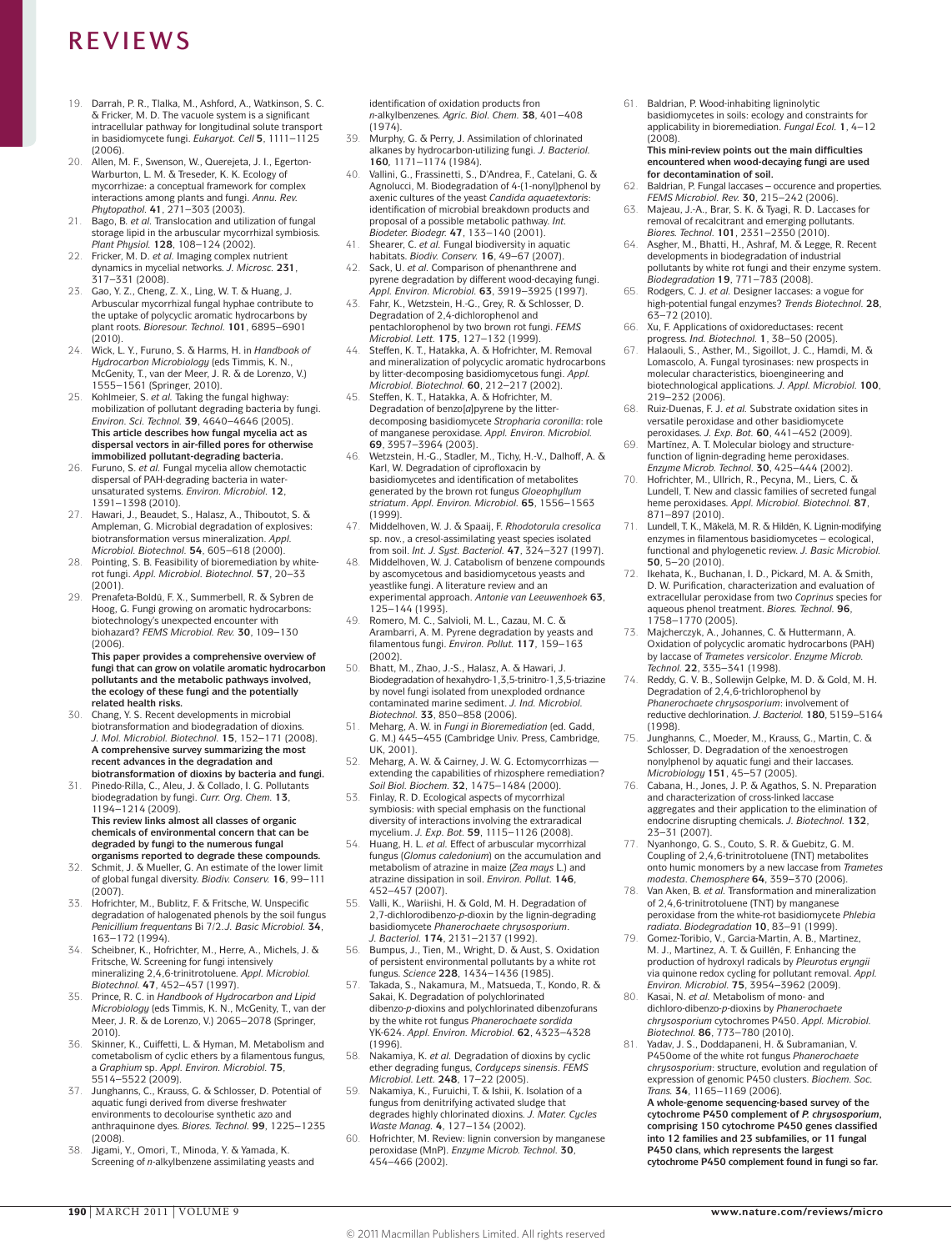- 82. Subramanian, V. & Yadav, J. S. Role of P450 monooxygenases in the degradation of the endocrinedisrupting chemical nonylphenol by the white rot fungus *Phanerochaete chrysosporium*. *Appl. Environ. Microbiol.* **75**, 5570–5580 (2009).
- 83. Marco-Urrea, E., Perez-Trujillo, M., Vicent, T. & Caminal, G. Ability of white-rot fungi to remove selected pharmaceuticals and identification of degradation products of ibuprofen by *Trametes versicolor*. *Chemosphere* **74**, 765–772 (2009).
- 84. Hata, T., Kawai, S., Okamura, H. & Nishida, T. Removal of diclofenac and mefenamic acid by the white rot fungus *Phanerochaete sordida* YK-624 and identification of their metabolites after fungal transformation. *Biodegradation* **21**, 681–689 (2010).
- 85. Marco-Urrea, E., Pérez-Trujillo, M., Cruz-Morató, C., Caminal, G. & Vicent, T. White-rot fungus-mediated degradation of the analgesic ketoprofen and identification of intermediates by HPLC-DAD-MS and NMR. *Chemosphere* **78**, 474–481 (2010).
- 86. Hiratsuka, N, Wariishi, H. & Tanaka, H. Degradation of diphenyl ether herbicides by the lignin-degrading basidiomycete *Coriolus versicolor*. *Appl. Microbiol. Biotechnol.* **57**, 563–571 (2001).
- 87. Ullrich, R. & Hofrichter, M. Enzymatic hydroxylation of aromatic compounds. *Cell. Mol. Life Sci.* **64**, 271–93 (2007).
- 88. Martin, C. *et al.* Quantification of the influence of extracellular laccase and intracellular reactions on the isomer-specific biotransformation of the xenoestrogen technical nonylphenol by the aquatic hyphomycete *Clavariopsis aquatica*. *Appl. Environ. Microbiol.* **75**, 4398–4409 (2009).
- 89. Hundt, K. et al. Transformation of triclosan by *Trametes versicolor* and *Pycnoporus cinnabarinus*. *Appl. Environ. Microbiol.* **66**, 4157–4160 (2000).
- 90. Rieble S., Joshi, D. K. & Gold, M. H. Aromatic nitroreductase from the basidiomycete *Phanerochaete chrysosporium*. *Biochem. Biophys. Res. Comm.* **205**, 298–304 (1994).
- 91. Esteve-Nunez, A., Caballero, A. & Ramos, J. L. Biological degradation of 2,4,6-trinitrotoluene. *Microbiol. Mol. Biol. Rev.* **65**, 335–352 (2001). **An overview of the bacterial and fungal degradation of TNT, the mechanisms involved and related TNT bioremediation perspectives.**
- 92. Bhushan, B. *et al.* Biotransformation of hexahydro-1,3,5-trinitro-1,3,5-triazine catalyzed by a NAD(P)H:nitrate oxidoreductase from *Aspergillus niger*. *Environ. Sci. Technol.* **36**, 3104–3108 (2002).
- 93. Crocker, F., Indest, K. & Fredrickson, H. Biodegradation of the cyclic nitramine explosives RDX, HMX, and CL-20. *Appl. Microbiol. Biotechnol.* **73**, 274–290 (2006).
- Fournier, D. *et al.* Biodegradation of octahydro-1,3,5,7-tetranitro-1,3,5,7-tetrazocine (HMX) by *Phanerochaete chrysosporium*: new insight into the degradation pathway. *Environ. Sci. Technol.* **38**, 4130–4133 (2004).
- Brock, B. J. & Gold, M. H. 1,4-Benzoquinone reductase from the basidiomycete *Phanerochaete chrysosporium*: spectral and kinetic analysis. *Arch.*
- *Biochem. Biophys.* **331**, 31–40 (1996). 96. Jensen, K. A. Jr, Ryan, Z. C., Vanden Wymelenberg, A., Cullen, D. & Hammel, K. E. An NADH:quinone oxidoreductase active during biodegradation by the brown-rot basidiomycete *Gloeophyllum trabeum*.
- *Appl. Environ. Microbiol.* **68**, 2699–2703 (2002). 97. Gomez-Toribio, V., Garcia-Martin, A. B., Martinez, M. J., Martinez, A. T. & Guillén, F. Induction of extracellular hydroxyl radical production by white-rot fungi through quinone redox cycling. *Appl. Environ.*
- *Microbiol.* **75**, 3944–3953 (2009). 98. Jensen, K. A. Jr, Houtman, C. J., Ryan, Z. C. & Hammel, K. E. Pathways for extracellular Fenton chemistry in the brown rot basidiomycete *Gloeophyllum trabeum*. *Appl. Environ. Microbiol.* **67**, 2705–2711 (2001).
- 99. Kramer, C., Kreisel, G., Fahr, K., Kassbohrer, J. & Schlosser, D. Degradation of 2-fluorophenol by brown-rot fungus *Gloeophyllum striatum*: evidence for the involvement of extracellular Fenton chemistry. *Appl. Microbiol. Biotechnol.* **64**, 387–395 (2004).
- 100. Marco-Urrea, E., Aranda, E., Caminal, G. & Guillén, F. Induction of hydroxyl radical production in *Trametes versicolor* to degrade recalcitrant chlorinated hydrocarbons. *Biores. Technol.* **100**, 5757–5762 (2009).
- 101. Valli, K. & Gold, M. H. Degradation of 2,4-dichlorophenol by the lignin-degrading fungus

*Phanerochaete chrysosporium*. *J. Bacteriol.* **173**, 345–352 (1991).

- 102. Reddy, G. V. B. & Gold, M. H. Degradation of pentachlorophenol by *Phanerochaete chrysosporium*: intermediates and reactions involved. *Microbiology* **146**, 405–413 (2000).
- 103. Dec, J., Haider, K. & Bollag, J. Release of substituents from phenolic compounds during oxidative coupling reactions. *Chemosphere* **52**, 549–56 (2003).
- 104. Reddy, G. V. B. & Gold, M. H. A two-component tetrachlorohydroquinone reductive dehalogenase system from the lignin-degrading basidiomycete *Phanerochaete chrysosporium*. *Biochem. Biophys. Res. Comm.* **257**, 901–905 (1999).
- 105. Rode, U. & Muller, R. Transformation of the ionic X-ray contrast agent diatrizoate and related triiodinated benzoates by *Trametes versicolor*. *Appl. Environ. Microbiol.* **64**, 3114–3117 (1998).
- 106. Martin, C., Moeder, M., Daniel, X., Krauss, G. & Schlosser, D. Biotransformation of the polycyclic musks HHCB and AHTN and metabolite formation by fungi occurring in freshwater environments. *Environ. Sci. Technol.* **41**, 5395–5402 (2007).
- 107. Cajthaml, T., Kresinová, Z., Svobodová, K., Sigler, K. & Rezanka, T. Microbial transformation of synthetic estrogen 17α-ethinylestradiol. *Environ. Pollut.* **157**, 3325–3335 (2009).
- 108. Banitz, T. *et al.* Assessing biodegradation benefits from dispersal networks. *Ecol. Modell.* 11 Aug 2010 (doi:10.1016/j.ecolmodel.2010.07.005).
- 109. Wick, L. Y. *et al.* Effect of fungal hyphae on the access of bacteria to phenanthrene in soil. *Environ. Sci. Technol.* **41**, 500–505 (2007).
- 110. Öberg, L. G., Glas, B., Swanson, S. E., Rappe, C. & Paul, K. G. Peroxidase-catalyzed oxidation of chlorophenols to polychlorinated dibenzo-*p*-dioxins and dibenzofurans. *Arch. Environ. Contam. Toxicol.* **19**, 930–938 (1990).
- Morimoto, K. & Tatsumi, K. Effect of humic substances on the enzymatic formation of OCDD from PCP. *Chemosphere* **34**, 1277–1283 (1997).
- 112. Park, J., Dec, J., Kim, J. & Bollag, J. Dehalogenation of xenobiotics as a consequence of binding to humic materials. *Arch. Environ. Contam. Toxicol.* **38**, 405–410 (2000).
- 113. Johnsen, A. R., Wick, L. Y. & Harms, H. Principles of microbial PAH-degradation in soil. *Environ. Pollut.* **133**, 71–84 (2005). **This review looks at microorganism-mediated PAH**
- **degradation in environmental compartments from an ecological perspective.**
- 114. Juhasz, A. L. & Naidu, R. Bioremediation of high molecular weight polycyclic aromatic hydrocarbons: a review of the microbial degradation of benzo[*a*]pyrene. *Int. Biodeter. Biodegr.* **45**, 57–88 (2000).
- 115. Lamar, R. T., Davis, M. W., Dietrich, D. M. & Glaser, J. A. Treatment of a pentachlorophenol-contaminated and creosote-contaminated soil using lignin-degrading fungus *Phanerochaete sordida* – a field demonstration. *Soil Biol. Biochem.* **26**, 1603–1611 (1994).
- 116. Singh, H. *Mycoremediation Fungal Bioremediation* (Wiley Interscience, Hoboken, 2006). **This book, encyclopaedic in scope, presents various types of fungi and the associated processes that are used to clean up waste and contaminated environments.**
- 117. Lebeaud, T., Braud, A. & Jezequel, K. Performance of bioaugmentation-assisted phytoextraction applied to metal contaminated soils: a review. *Environ. Pollut.* **153**, 497–522 (2008).
- 118. Gohre, V. & Paszkowski, U. Contribution of the arbuscular mycorrhizal symbiosis to heavy metal
- phytoremediation. *Planta* **223**, 1115–1122 (2006). 119. Ruiz Lozano, J. M. & Azcon, R. Hyphal contribution to water uptake in mycorrhizal plants as affected by the fungal species and water status. *Physiol. Plant.* **95**, 472–478 (1995).
- 120. Bronick, C. J. & Lal, R. Soil structure and management: a review. *Geoderma* **124**, 3-22 (2005).<br>121. Schmidt, S. N., Christensen J. H. & Johnsen, A. R.
- Fungal PAH-metabolites resist mineralization by soil microorganisms. *Environ. Sci. Technol.* **44**, 1677–1682 (2010).
- 122. Singleton, I. in *Fungi in Bioremediation* (ed. Gadd, G. M.) 79–96 (Cambridge Univ. Press, Cambridge, UK, 2001).
- 123. Volante, A. *et al.* Influence of three species of arbuscular mycorrhizal fungi on the persistence of aromatic hydrocarbons in contaminated substrates. *Mycorrhiza* **16**, 43–50 (2005).
- 124. Wu, N. Y., Zhang, S. Z., Huang, H. L. & Christie, P. Enhanced dissipation of phenanthrene in spiked soil by arbuscular mycorrhizal alfalfa combined with a nonionic surfactant amendment. *Sci. Total Environ.* **394**, 230–236 (2008).
- 125.D'Souza, D. T., Tiwari, R., Sah, A. K. & Raghukumar, C. Enhanced production of laccase by a marine fungus during treatment of colored effluents and synthetic dyes. *Enzyme Microb. Technol.* **38**, 504–511 (2006).
- 126. Raghukumar, C., D'Souza-Ticlo, D. & Verma, A. Treatment of colored effluents with lignin-degrading enzymes: an emerging role of marine-derived fungi. *Crit. Rev. Microbiol.* **34**, 189–206 (2008).
- 127. Junghanns, C. *et al.* Biochemical and molecular genetic characterisation of a novel laccase produced by the aquatic ascomycete *Phoma* sp. UHH 5-1-03. *Appl. Microbiol. Biotechnol.* **84**, 1095–105 (2009).
- 128. Snyder, S. A., Westerhoff, P., Yoon, Y. & Sedlak, D. L. Pharmaceuticals, personal care products, and endocrine disruptors in water: implications for the water industry. *Environ. Eng. Sci.* **20**, 449–469 (2003).
- 129. Gadd, G. M. Biosorption: critical review of scientific rationale, environmental importance and significance for pollution treatment. *J. Chem. Technol. Biotechnol.*
- **84**, 13–28 (2009). 130. Volesky, B. & Holan, Z. R. Biosorption of heavy metals. *Biotechnol. Prog.* **11**, 235–250 (1995). **This excellent review gives deep insights into the mechanism and efficiencies of heavy-metal sorption to biomass.**
- 131. Garcia, J. *et al.* Contaminant removal processes in subsurface-flow constructed wetlands: a review. *Crit. Rev. Environ. Sci. Technol.* **40**, 561–661 (2010).
- 132. Wong, D. Structure and action mechanism of ligninolytic enzymes. *Appl. Biochem. Biotechnol.* **157**, 174–209 (2009).
- 133. Kennes, C., Vaiga, M. C. Fungal biocatalysts in the biofiltration of VOC-polluted air. *J. Biotechnol.* **113**, 305–319 (2004).
- 134. Kennes, C., Rene, E. R. & Veiga, M. C. Bioprocesses for air pollution control. *J. Chem. Technol. Biotechnol.* **84**, 1419–1436 (2009).
- 135. Nizzetto, L. *et al.* Persistent organic pollutants in the global environment: some perspectives and future challenges. *Environ. Sci. Technol.* **44**, 6526–6531  $(2010)$
- 136. Hibbett, D. *et al.* A higher-level phylogenetic classification of the Fungi. *Mycol. Res.* **111**, 509–547 (2007).
- 137. Middelhoven, W. J., Scorzetti, G. & Fell, J. W. *Trichosporon veenhuisii* sp. nov., an alkaneassimilating anamorphic basidiomycetous yeast. *Int. J. Syst. Evol. Microbiol.* **50**, 381–387 (2000).
- 138. Gadd, G. M. Fungal production of citric and oxalic acid: importance in metal speciation, physiology and biogeochemical processes. *Adv. Microb. Physiol.* **41**, 47–92 (1999).
- 139. Burgstaller, W. & Schinner, F. Leaching metals with fungi. *J. Biotechnol.* **27**, 91–116 (1993).
- 140. Sayer, J. A., Cotter-Howells, J. D., Watson, C., Hillier, S. & Gadd, G. M. Lead mineral transformation by fungi. *Curr. Biol.* **9**, 691–694 (1999).
- 141. Gonzalez-Chavez, M. C., Carrillo-Gonzalez, R., Wright, S. F. & Nichols, K. A. The role of glomalin, a protein produced by arbuscular mycorrhizal fungi, in sequestering potentially toxic elements. *Environ. Pollut.* **130**, 317–323 (2004).
- 142. Eide, D. J. Metal ion transport in eukaryotic microorganisms: insights from *Saccharomyces cerevisiae*. *Adv. Microb. Physiol.* **43**, 1–38 (2000).
- 143. Van Ho, A., Ward, D. M. & Kaplan, J. Transition metal transport in yeast. *Annu. Rev. Microbiol.* **56**, 237–261 (2002).
- 144. Mehra, R. K. & Winge, D. R. Metal-ion resistance in fungi: molecular mechanisms and their regulated expression. *J. Cell. Biochem.* **45**, 30–40 (1991).
- 145. Kneer, R., Kutchan, T. M., Hochberger A. & Zenk, M. H. *Saccharomyces cerevisiae* and *Neurospora crassa* contain heavy-metal sequestering phytochelatin. *Arch. Microbiol.* **157**, 305–310 (1992).
- 146. Barkay, T. & Wagner-Dobler, I. Microbial transformations of mercury: potentials, challenges, and achievements in controlling mercury toxicity in the environment. *Adv. Appl. Microbiol.* **57**, 1–52 (2005). 147. Darrah, P. R., Tlalka, M., Ashford, A., Watkinson, S. C.
- & Fricker, M. D. The vacuole system is a significant intracellular pathway for longitudinal solute transport in basidomycete fungi. *Eukaryot. Cell* **5**, 1111–1115 (2006).